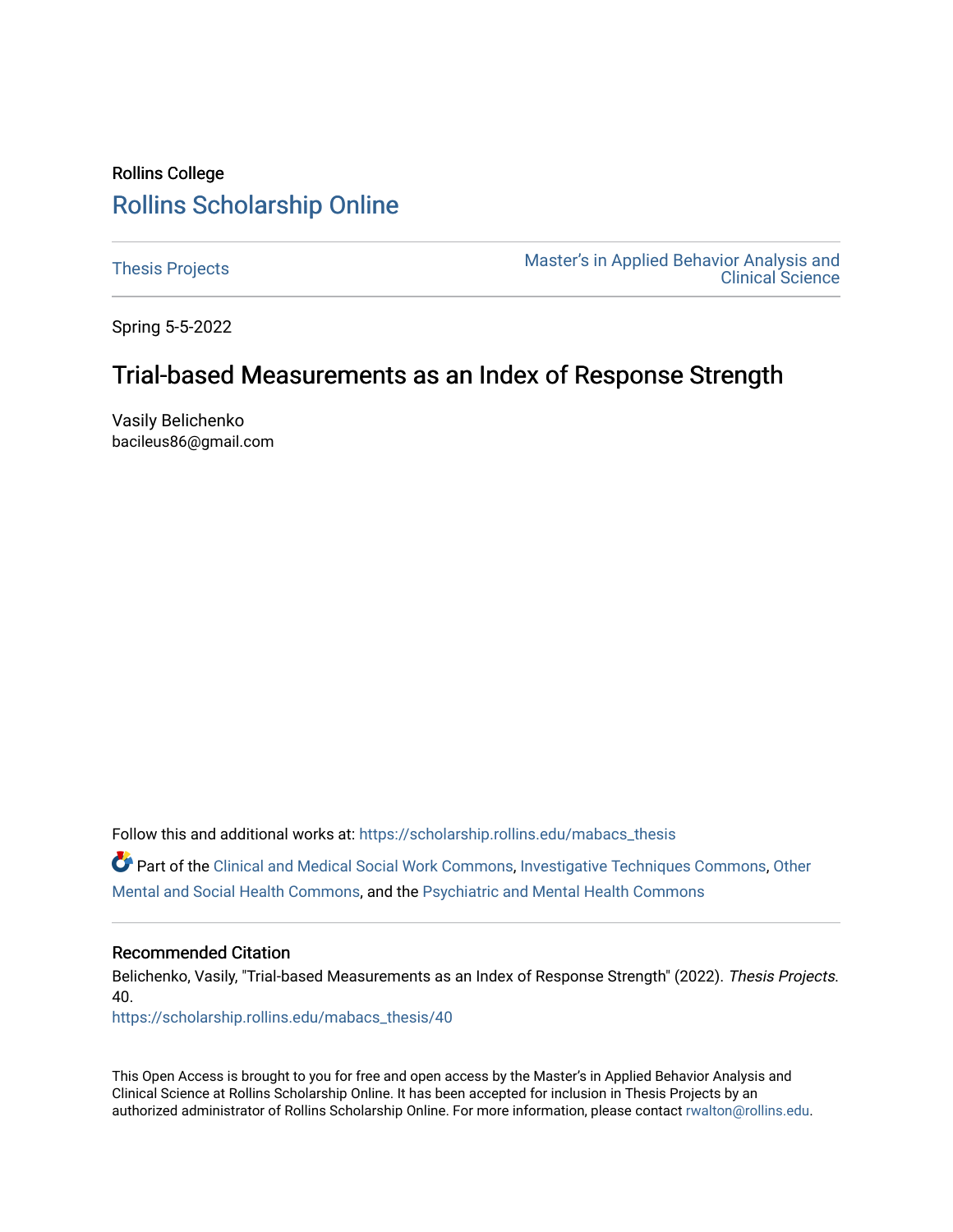## **Trial-based Measurements as an Index of Response Strength**

### A Thesis by **Vasily V Belichenko**

Submitted to the Faculty of the Department of Health Professions at Rollins College in Partial Fulfillment of the Requirements for the Degree of

MASTER OF ARTS IN APPLIED BEHAVIOR ANALYSIS AND CLINICAL SCIENCE

April 2022 Winter Park, FL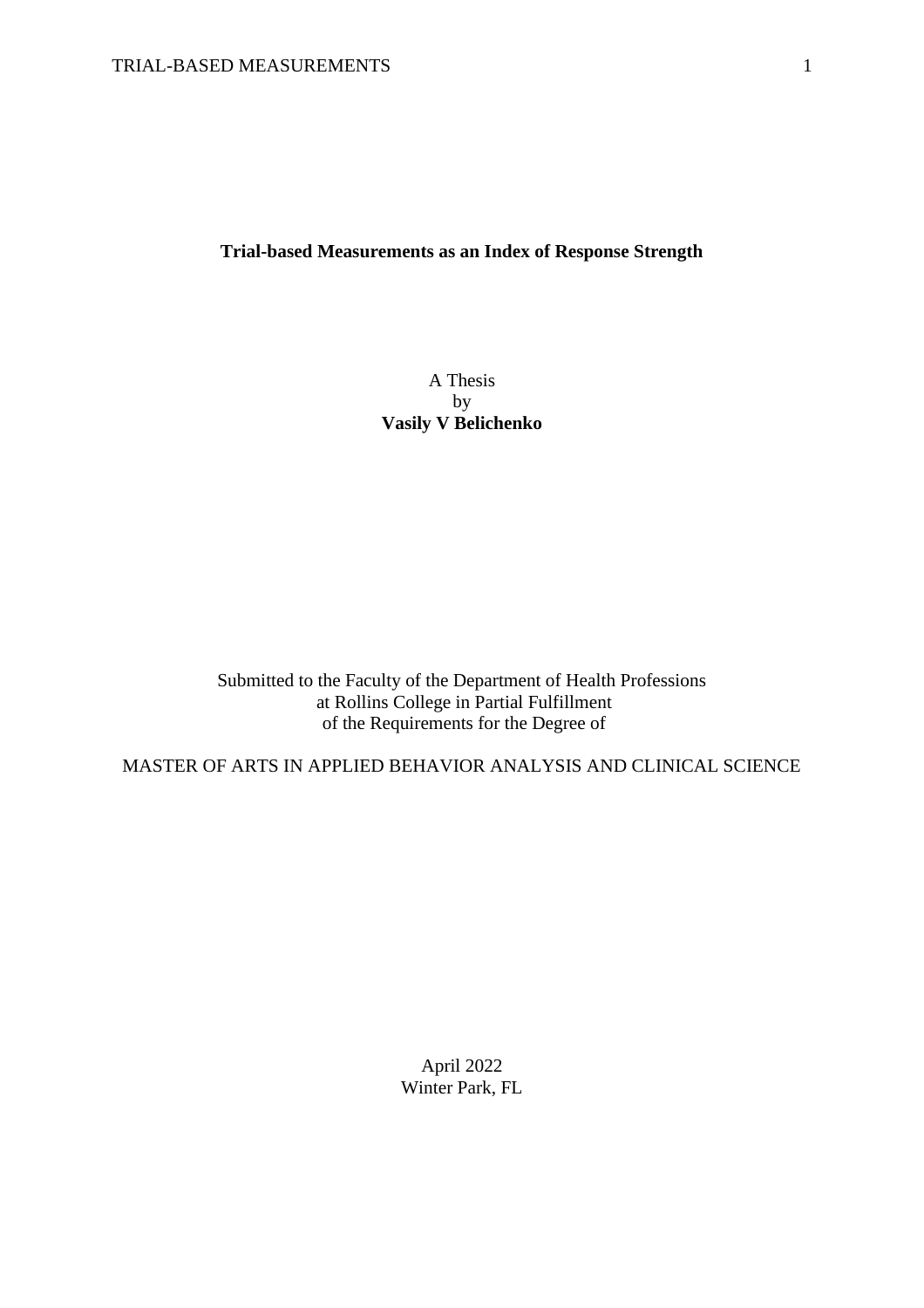© Copyright 2022

Vasily Belichenko

All Rights Reserved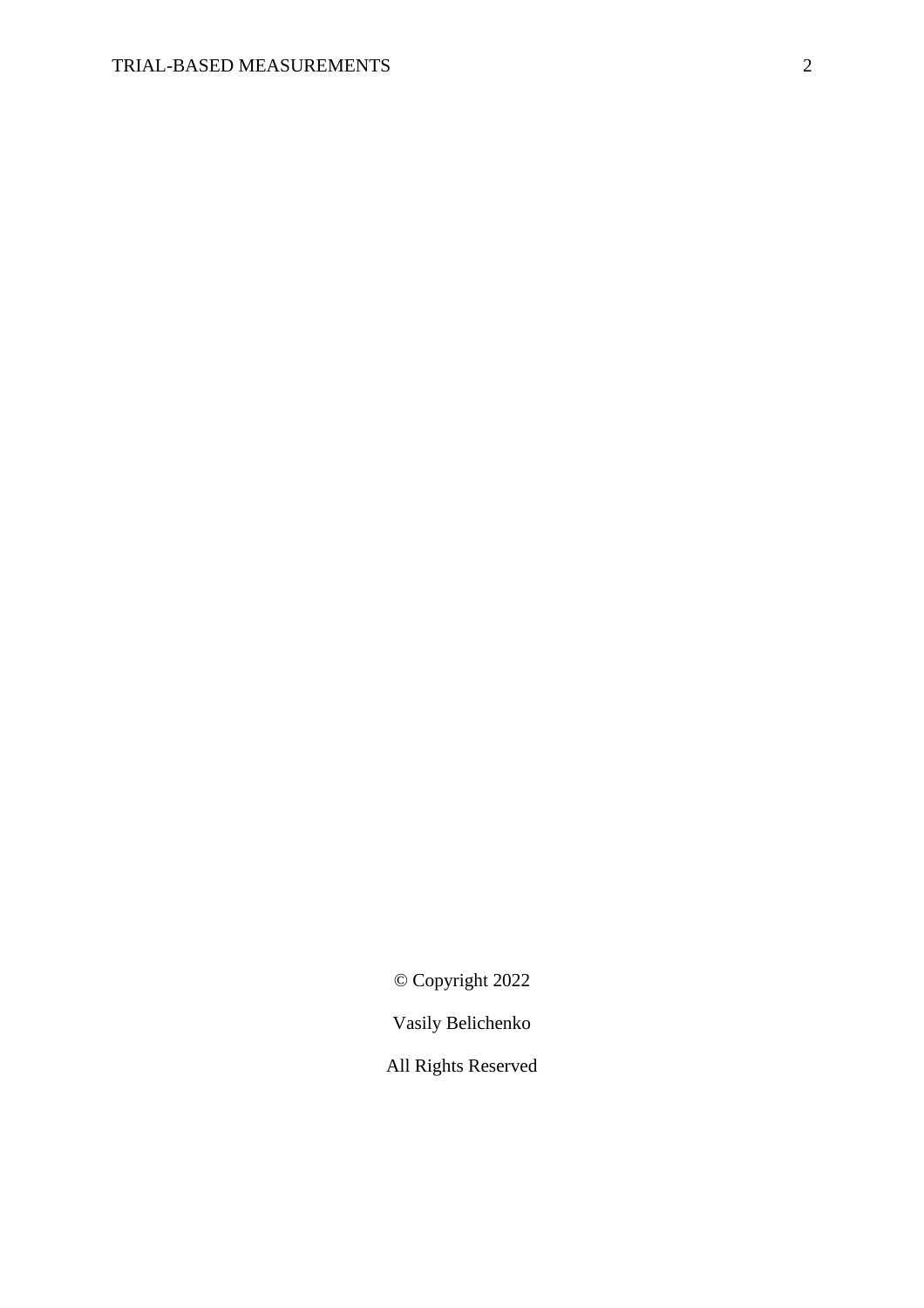# **Table of Contents**

| $\bf INTRODUCTION  \textit{} \textit{} \textit{} \textit{} \textit{} \textit{} \textit{} \textit{} \textit{} \textit{} \textit{} \textit{} \textit{} \textit{} \textit{} \textit{} \textit{} \textit{} \textit{} \textit{} \textit{} \textit{} \textit{} \textit{} \textit{} \textit{} \textit{} \textit{} \textit{} \textit{} \textit{} \textit{} \textit{} \textit{} \textit{} \textit{$ |  |
|--------------------------------------------------------------------------------------------------------------------------------------------------------------------------------------------------------------------------------------------------------------------------------------------------------------------------------------------------------------------------------------------|--|
|                                                                                                                                                                                                                                                                                                                                                                                            |  |
|                                                                                                                                                                                                                                                                                                                                                                                            |  |
|                                                                                                                                                                                                                                                                                                                                                                                            |  |
|                                                                                                                                                                                                                                                                                                                                                                                            |  |
|                                                                                                                                                                                                                                                                                                                                                                                            |  |
|                                                                                                                                                                                                                                                                                                                                                                                            |  |
|                                                                                                                                                                                                                                                                                                                                                                                            |  |
|                                                                                                                                                                                                                                                                                                                                                                                            |  |
|                                                                                                                                                                                                                                                                                                                                                                                            |  |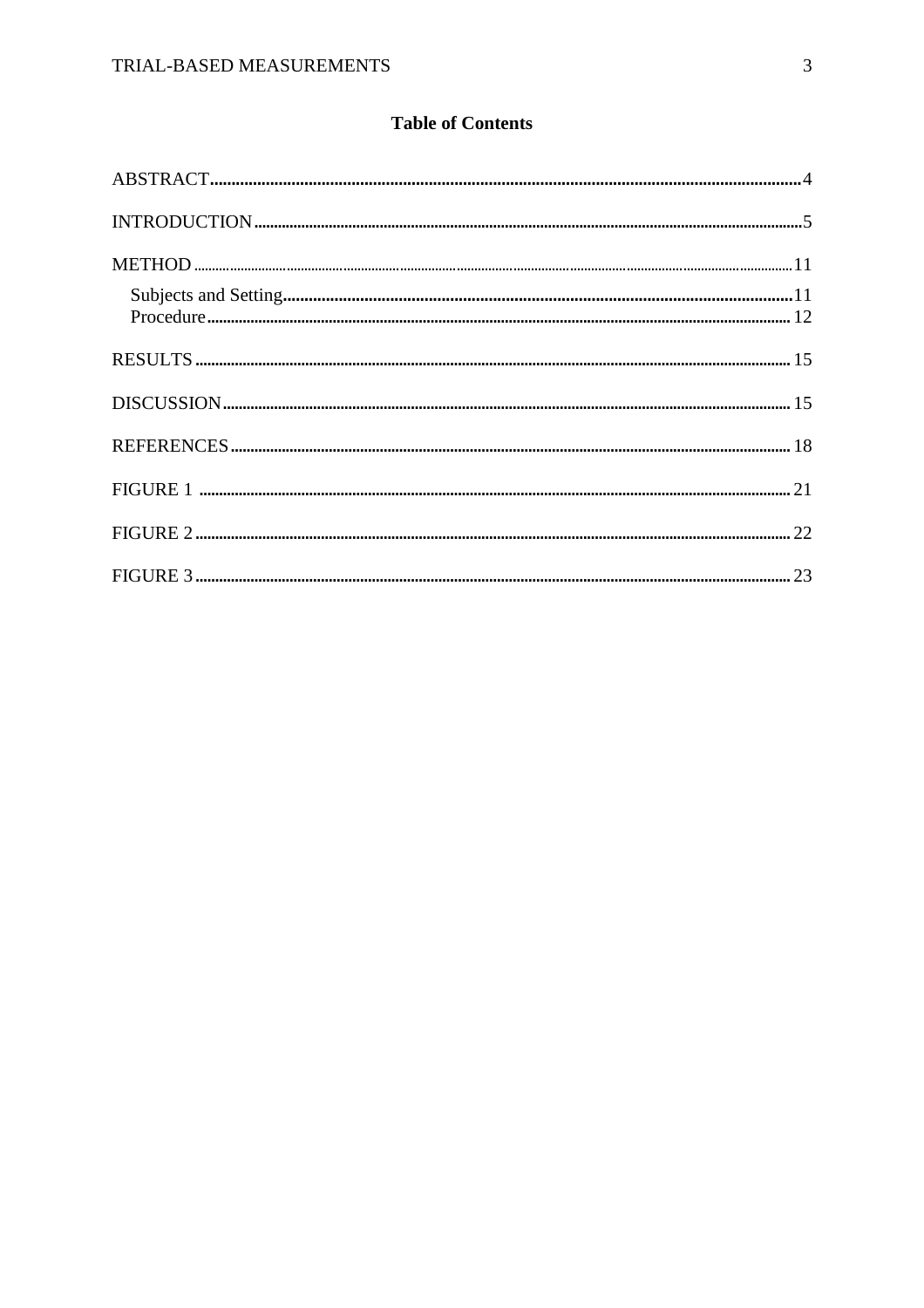#### **Abstract**

Identifying and evaluating dependent variables within functional analyses are essential steps that affect the assessment's overall acceptability. Although most of the studies on functional analyses suggest that measuring repeated occurrences of behavior with rate measurements generates the most accurate data, several researchers suggest using alternative measurement methods to avoid the heavy burden of the procedure. In the present study, I partially replicated a study by Thomason-Sassi and colleagues (2011) that evaluated the correspondence between latency measures of responding and rate. Additionally, trial-based measurements, such as the occurrence of the behavior, represented in the percentage of trials, were compared with rate measurements. The research outcomes have shown that trial-based measurements could be useful measures of responding when latency and rate are impractical to arrange or undesirable due to the heavier observer burden these measurements represent. The results indicate a correspondence between the three measurement methods. Implications for trial-based measurements and future directions for research are discussed.

*Keywords:* functional analysis, trial-based measurements of responding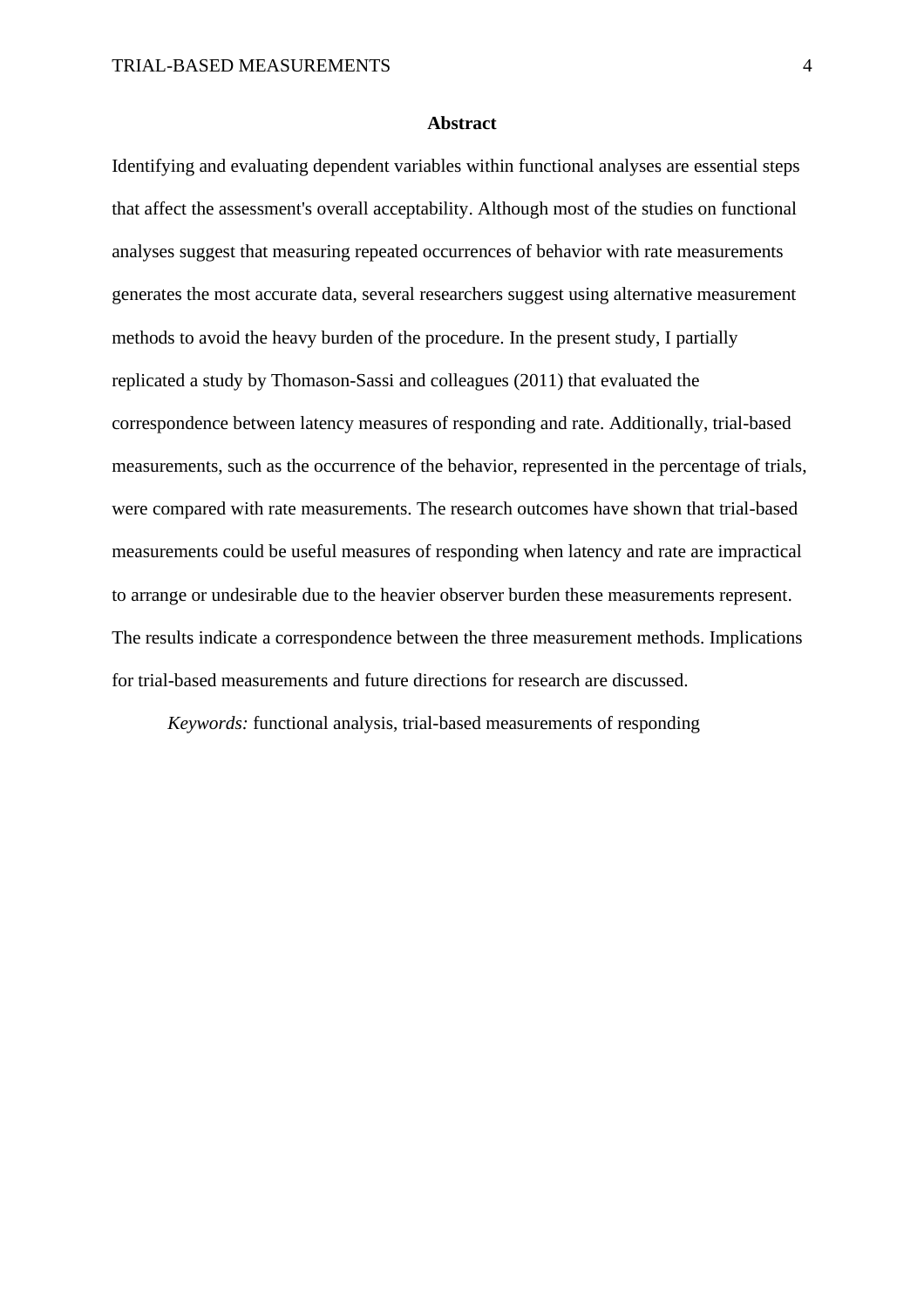#### **Trial-based Measurements as an Index of Response Strength**

Improving and assessing the quality of behavioral measurements is essential for researchers and clinicians. No responsible applied behavior specialist would consider using invalid or inaccurate data in their practices. Johnston and Pennypacker (2008) described indicators of trustworthy measurement and threats to measurement validity, accuracy, and reliability. The authors mentioned that, without these characteristics, scientific measurements would be useless. One of the vulnerable areas for biased measurements (i.e., measurements which are likely to overestimate or underestimate the actual values) is behavioral assessment, especially experimental functional analysis (FA). Compromised outcomes of behavioral assessments directly threaten the efficacy of subsequent behavioral interventions. On the other hand, valid and accurate data lead to effective treatments for clients. Moreover, if valid and reliable data could be collected with less effort, it could enhance the assessment procedures.

The gold standard of functional behavior assessments is the FA. These assessments involve manipulating environmental events, including consequences that potentially maintain maladaptive behavior (Iwata et al., 1994). Despite the popularity of FAs in the research field, the assessment's applicability and social acceptance can be improved. Moreover, low social validity of FAs is reported by practitioners, caregivers, and teachers (Iwata & Dozier, 2008). Obstacles in the implementation of FA include mainly the severity of the behavior, time constraints, and the difficulty of conducting the assessment (Hanley, 2012).

The standard functional analysis includes three test conditions: Attention, Escape, No Interaction, and a control condition to which behavior under each of the three test conditions is compared. During a standard FA, conditions are systematically presented to the participant, typically in successive 10-min sessions via a multielement design until the behavior's function is identified. For example, during the test condition of escape from demands, a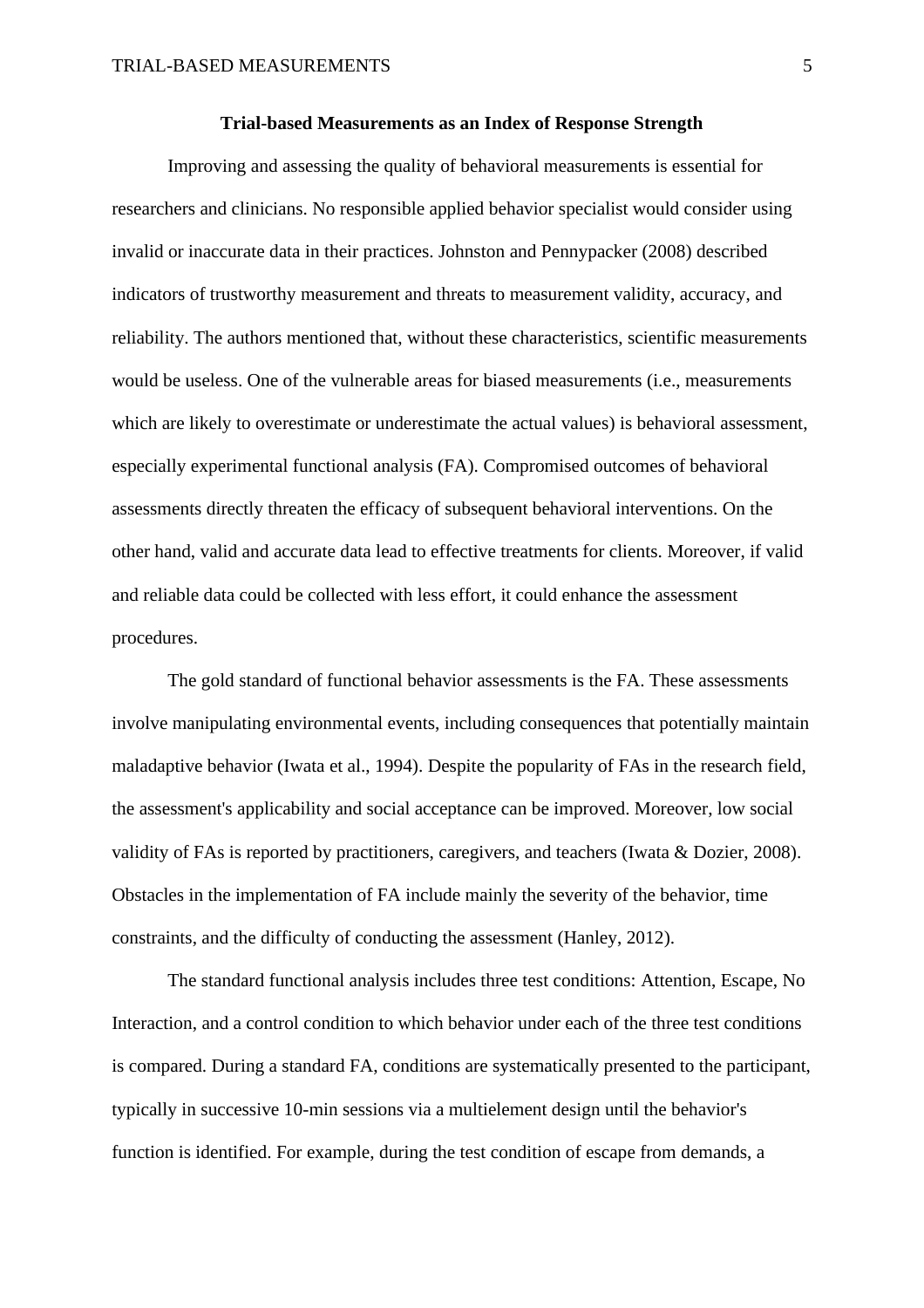therapist presents the client tasks. As soon as target behavior occurs, a break is provided. The obtained results are then graphed and visually analyzed. The functional reinforcer is typically characterized by differentiation from the control condition. This approach has been extended and replicated in many studies focused on assessing and treating a spectrum of behaviors (Cooper et al., 2007; Iwata & Dozier, 2008).

In addition to the standard FA, several other methods for conducting FA have been identified, including *latency-based functional analysis* (LBFA; e.g., Thomason-Sassi et al., 2011) and *trial-based functional analyses* (TBFA; e.g., Sigafoos & Saggers, 1995; Bloom et al., 2011). In LBFA, the sessions are terminated after the first response, and response latency is used as the primary dependent variable (rather than rate, as in a standard FA). Latency is the interval between the beginning of the session to the first occurrence of the target behavior. Several researchers have proposed that latency can be a valid index of responding that may have utility in cases dealing with behaviors that are hard to "reset" or need immediate intervention (Piazza & Fisher, 1991; Zarcone et al., 1993). For example, Thomason-Sassi and colleagues (2011) compared latency to rate measures of responding during the FA of problem behavior. During LBFA, sessions were terminated contingent on the target behavior's first occurrence or after 5 min elapsed, whichever came first. For example, during the escape condition, the therapist provided tasks to the participants. Escape from aversive stimuli was provided contingent on the first occurrence of the target behavior (i.e., elopement). The first occurrence of problem behavior resulted in a 30-s break and, following the break session, session termination. Because the results of the LBFA showed high correspondence (in terms of identifying the function of behavior) with the standard FA, the authors concluded that latency to emit the target behavior could be an effective, alternative measure when dealing with high-risk behaviors or when there is limited time to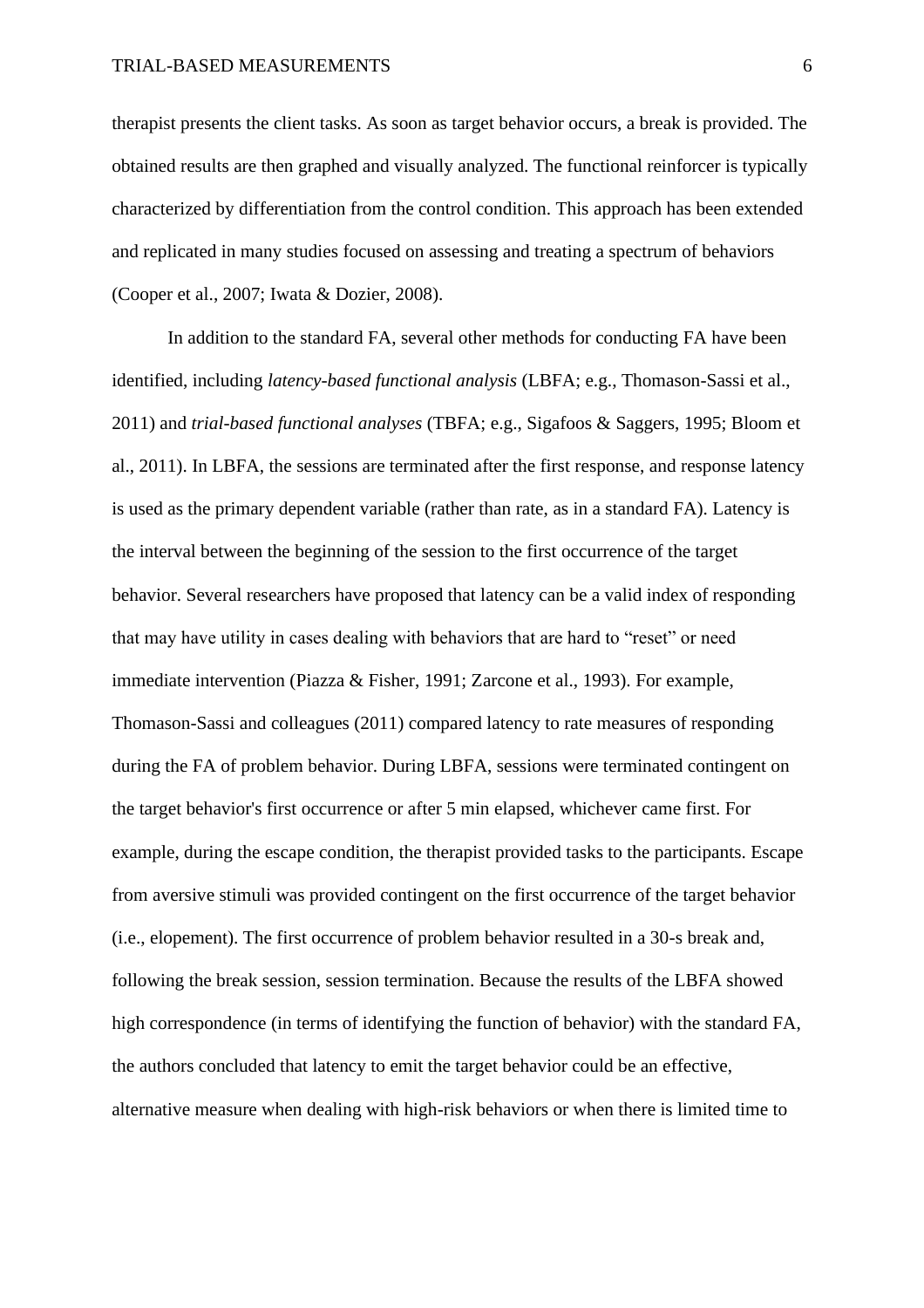conduct the analysis. Identical FA conditions are typically included in LBFA as in a standard FA to demonstrate experimental control in both assessments (via multielement designs).

Though LBFA is considered a safe and feasible assessment procedure, there are potential limitations. One limitation is a single exposure to the contingencies during the procedure. Thus, the LBFA relies heavily on antecedents instead of consequences to determine the function of behavior. Additionally, researchers have suggested that the LBFA is potentially more prone to false-positive outcomes than the standard FA (Thomasson-Sassi et al., 2011). For example, the LBFA may identify a function of behavior that is not identified as a maintaining variable under extended conditions of the standard FA.

Another variation of FA is the trial-based functional analysis (TBFA). TBFA uses a trial-based rather than a time-based format, so each condition is examined in 10-20 trials. Each trial typically consists of two segments, one of which is the control condition. The reinforcer is continuously available during the 1-2 min control segment. In the following 1-2 min test segment, the contingency for problem behavior is present (i.e., reinforcement is provided contingent upon problem behavior). Each segment is terminated contingent on problem behavior occurrence. For example, during the control segment of the escape condition, the experimenter is seated next to the participant. No demands are placed, and no task materials are provided to the participant. The test segment of the escape condition begins contingent on the occurrence of the target behavior or after 2 min elapses. The test segment starts with delivering instruction for tasks. Compliant responses result in verbal praise.

During the test segment, the occurrence of problem behavior results in a 30-s break and, subsequently, the termination of the session. Consequently, the results of each condition are compared via data analysis. TBFA data are analyzed by comparing the percentage of control and test segments with problem behavior within and between conditions. Unlike LBFA and the standard FA, TBFA data are typically presented and visually analyzed via a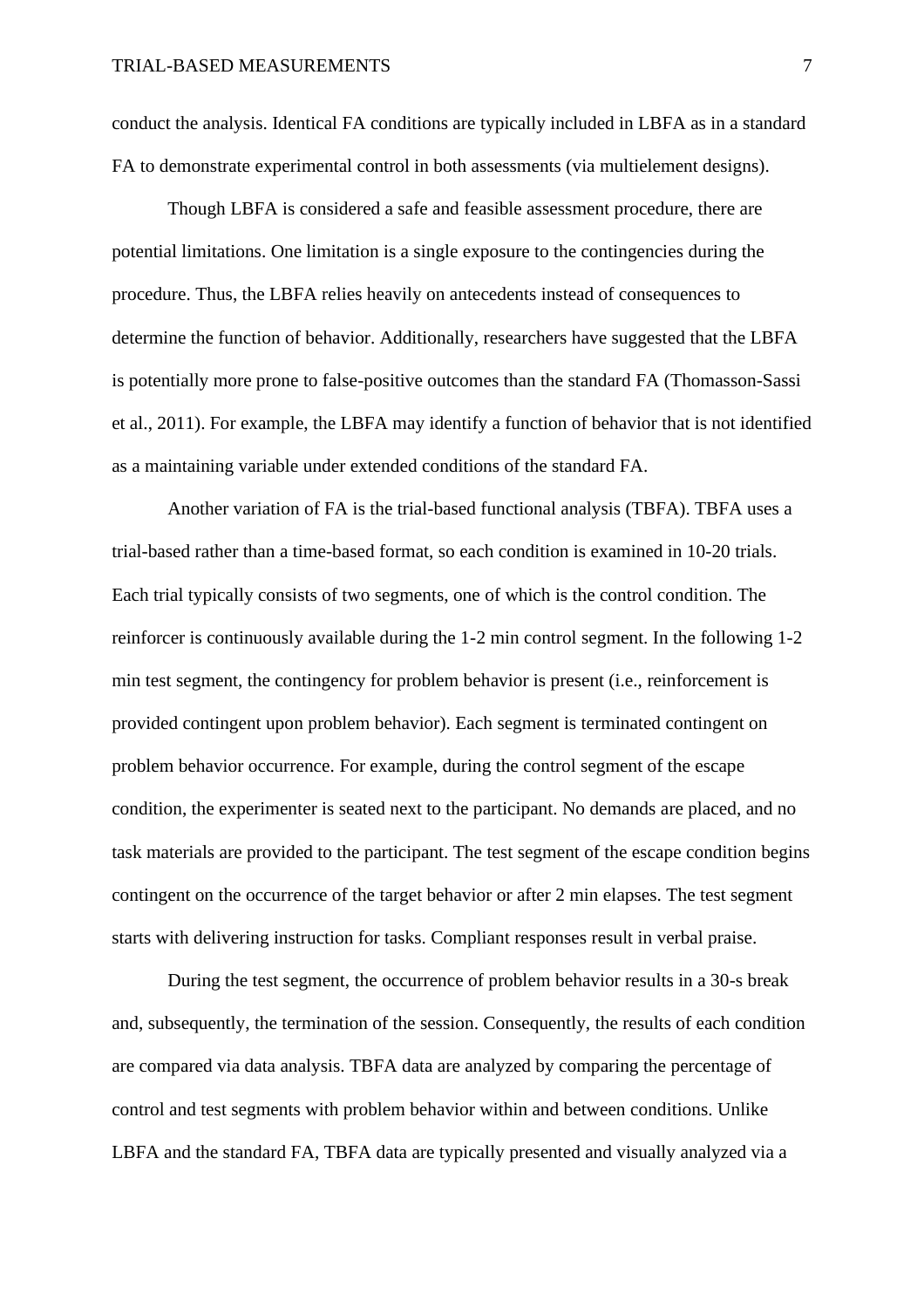bar graph. Sigafoos and Saggers (1995) were the first experimenters who implemented TBFA in a classroom setting. During TBFA, experimenters presented tasks in the test segment and then terminated them if problem behavior occurred. In the second segment (control), the tasks were absent. The experimenters identified reinforcement contingencies that maintained the problem behavior for both of their subjects.

Several advantages of trial-based measurements have been identified to address the limitations of continuous measurements for FAs, including reduced observer burden in a busy environment (TBFA; e.g., Bloom et al., 2011; Sigafoos & Saggers, 1995). For example, during trial-based data collection, the occurrence of the behavior would be recorded in each trial, and the percentage of correct responses would then be calculated. This procedure provides enough information for many situations, including examining data collected in the classrooms, thus increasing the ease of implementation (Sigafoos & Saggers, 1995). Moreover, trial-based measurements can track high-frequency behavior such as penciltapping and behaviors occurring for extended periods, such as tantrums lasting more than an hour (Fiske & Delmolino, 2012). Finally, another significant advantage of trial-based measurements is that data can be collected within the ongoing school or home activities with minimal disruption, resulting in higher ecological validity of assessment (Hanley et al., 2003).

The current study examined three data collection methods: rate, response latency, and percentage of trials in which the behavior occurred. Rate, often reported as responses per minute, is considered the best indicator of response strength (Killeen & Hall, 2001; Kubina, 2005; Lovitt, 1968; Skinner, 1966). Rate measurements provide more information than frequency data alone and typically represent the target behavior more accurately by accounting for session duration. In addition, rate measurements are flexible and could be collected during varying session durations, which makes it the preferred measure for free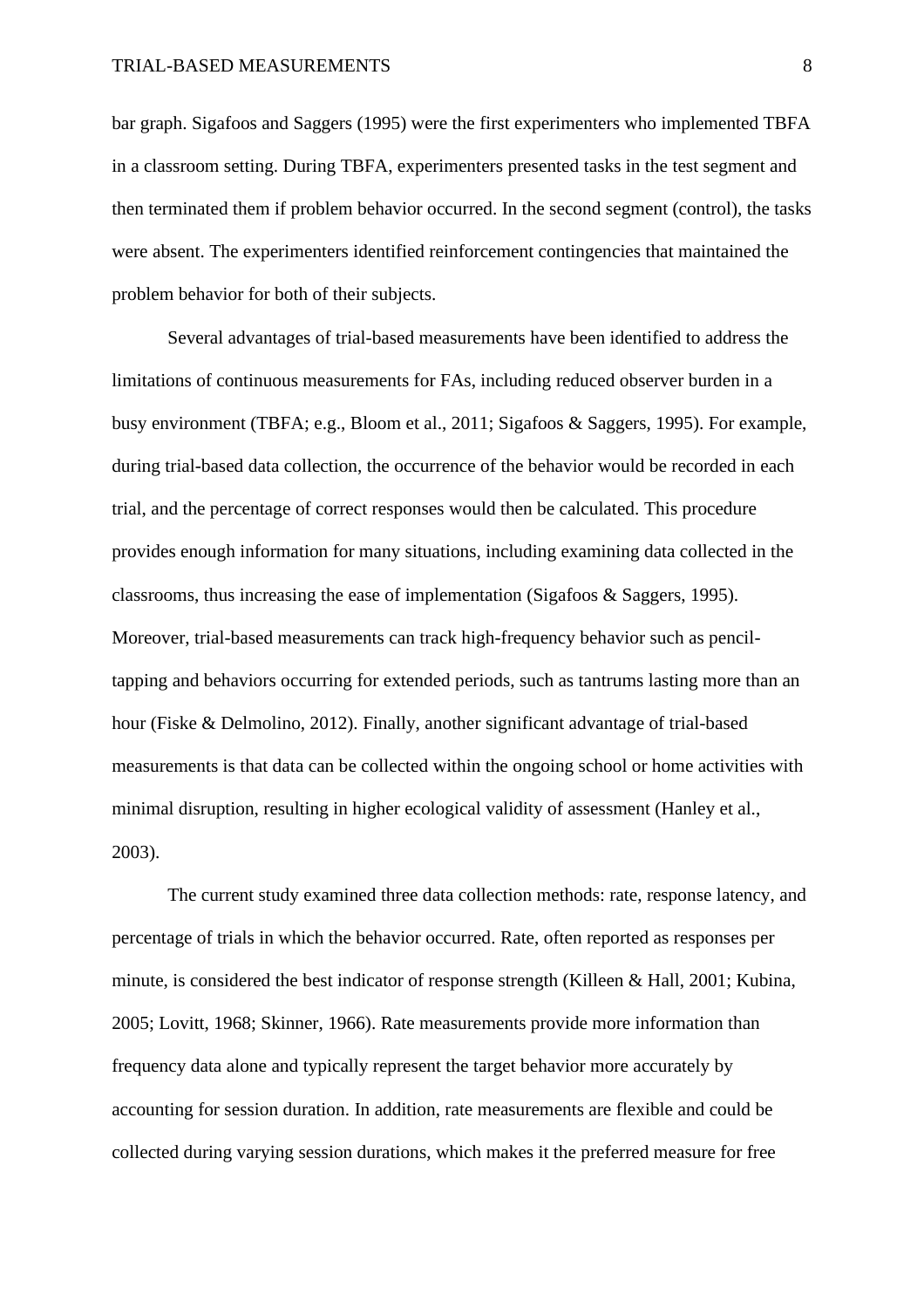operant behavior (LeBlanc et al., 2015). Finally, rate measurements are direct measures of behavior as it occurs and could be used for measuring repeated events. Thus, rate is preferred over other measurement methods. Despite these considerable strengths, rate measurements do suffer from some limitations. For example, LeBlanc et al. (2015) suggested avoiding rate data collection during high-frequency or non-discrete behavior. Also, rate measurements are not recommended during discrete trials because behaviors have limited opportunities to occur. Additionally, the understanding of some topographies of responses (e.g., vomiting) could be constrained when summarized by rate (Thomasson-Sassi et al., 2011).

Response latency (i.e., the time between an event and a response) is an alternative to the traditional measures based on response repetition, such as rate (Lerman, 2011; Thomasson-Sassi et al., 2011). This involves evaluating the speed of responding to a particular stimulus. For example, decreasing latency data shows the rate of responding during discrete trial training (DTT) is increasing, and increasing latency indicates the rate of responding is decreasing. Response latency measurements are recommended when responses occur too quickly or too slowly after stimulus presentation. In addition, latency measurements can reduce session duration because these require only the first occurrence of a behavior (Thomasson-Sassi et al., 2011). Also, latency measures are helpful when the length of time between a specific cue, event, or verbal prompt and the occurrence of behavior is essential. Lastly, response latency data collection can help identify the hierarchy of response strength in cases with multiple functions. For example, one of the participant's raw data in the Thomasson-Sassi et al. (2011) study indicates self-injurious behavior (SIB) occurred in the demand conditions but was maintained by automatic reinforcement instead of negative reinforcement. However, given the potential advantages of latency as a primary dependent measure, several limitations should be considered. One limitation is a lengthy latency to the first response, which may create patterns of responding and eventually not reflect overall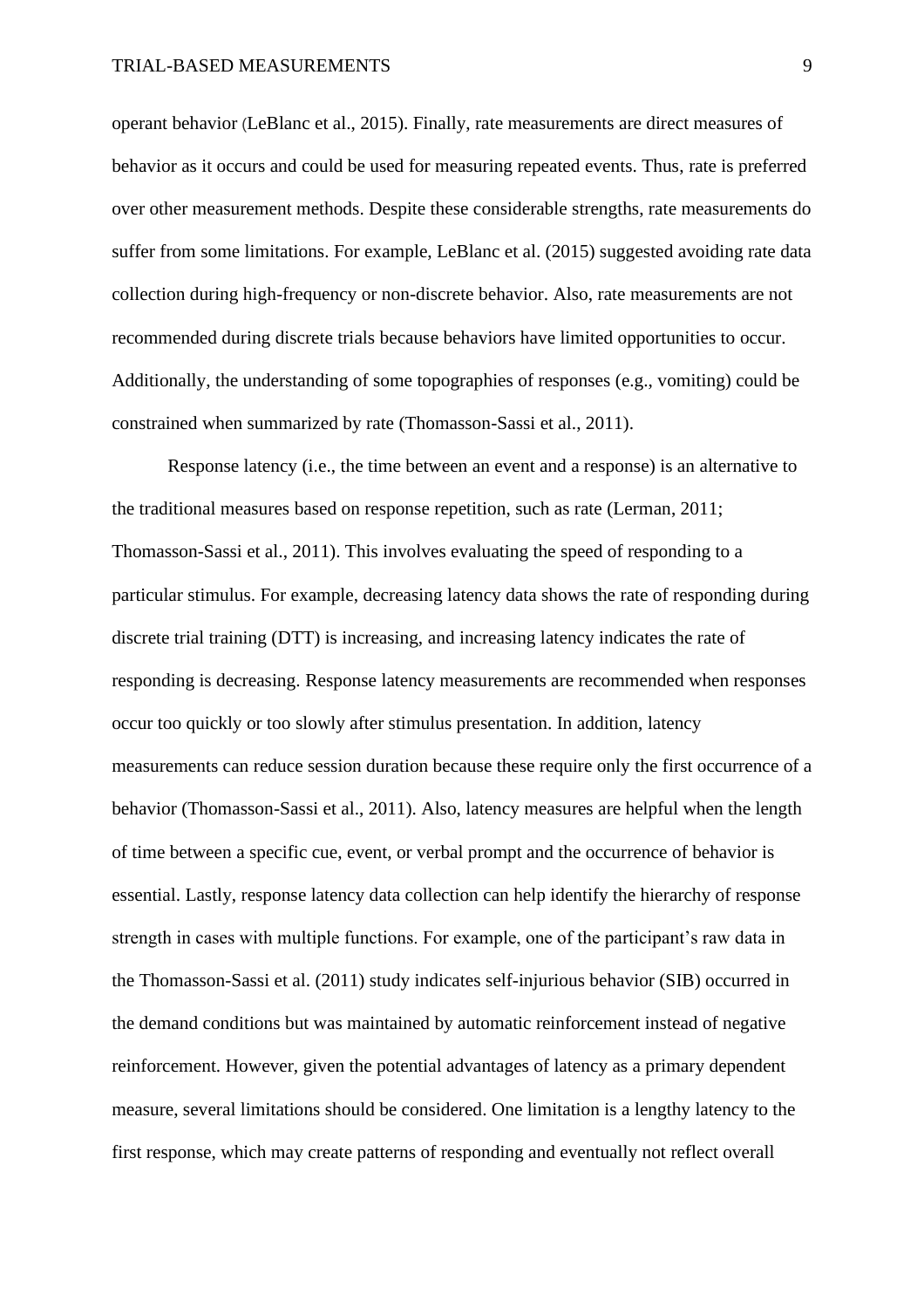response strength (Thomasson-Sassi et al., 2011). Another significant limitation of latency measure is that data collection could be challenging to collect while teaching or in-home settings. Thus, comparison with trial-based measurements (occurrence/nonoccurrence) might be beneficial in further evaluating these methods.

Trial-based measurements involve reporting the presence or absence of target behavior within each trial and are reflected in a percentage of trials during which behavior occurred (Lerman, 2011; Bloom et al., 2011). The percentage of trials with behavior that occurred could be quickly calculated based on other implemented measures. Properly collected trial-based data directly and accurately reflects the number of times a behavior occurs during discrete trials. The most significant strength of trial-based measurements is the ease of use, which is advantageous when relying on data collection by parents or teachers. Because trial-based measurements involve a lower observer burden than rate, caregivers and practitioners may benefit by using trial-based measurements as the primary dependent variable for collecting the data.

Though these collection methods have been used in separate assessments, all three have not been compared in the same FA within-subjects. Thus, graphs representing the rate, latency, and percentage of trials might not always accurately represent the function(s) of behavior. Several researchers have evaluated the correspondence between outcomes of LBFA and the standard FA or TBFA and standard FA (Bloom et al., 2011; Dayton, 2011; Curtis, 2017; Thomasson-Sassi et al., 2011). However, to my knowledge, no study has yet directly compared trial-based measurements, such as latency and time sampling, with traditional rate measurements using a single assessment. Therefore, the present study has shown that trialbased measurements are comparable in identifying the FA function. In the present study, the data were produced by a single FA and graphed according to rate and latency as in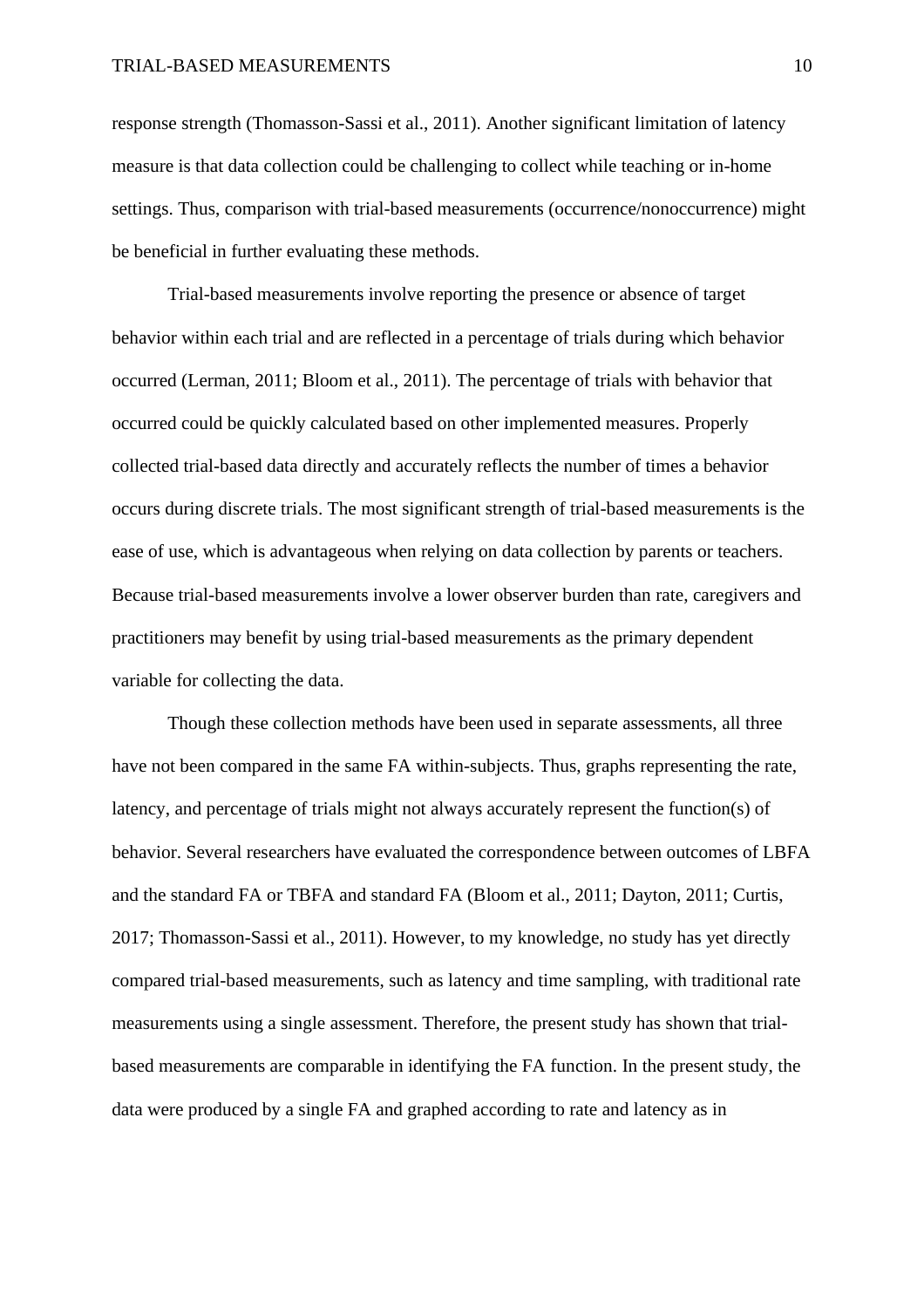Thomasson-Sassi et al., 2011 to reaffirm the correspondence between rate and latency. Additionally, rate and trial-based measurements are evaluated.

#### **Method**

### **Participants, Materials, and Setting**

Two males, ages 9 and 13 years and diagnosed with developmental disabilities were recruited for this study. The participants received behavioral services for maladaptive behaviors (e.g., elopement, aggression, property destruction, etc.) at a local ABA clinic. Preference assessments and FAs were conducted in the homes where the participants presently receive behavior-analytic treatment. The session rooms contained a table, two chairs, and the materials needed to conduct the sessions during each FA condition. Data were collected via a smartphone with the downloaded application "Countee." At least 80% of sessions were video recorded.

Operational definitions varied across subjects (Jamal and William). Jamal's property destruction behavior was operationally defined as any instance or attempted instance to rip up clothes or other items. Any instance of Jamal's touching and holding the clothes or zip locks for more than 3 s would count as the target behavior. William's elopement was operationally defined as any actual or attempted instance to leave an area without permission. During Escape, Attention and No interaction condition, William's attempts to leave the table would count as target behavior. During Play condition, any instance or attempt to leave the room would count as target behavior.

### **Response Measurement, Interobserver Agreement and Treatment Integrity**

During each session, the leading observer recorded each instance of the target behavior via Countee (Design, 2021). Countee was set up to score the frequency of the target behavior. One of the Countee features is leaving time stamps when the behavior occurs during event recording (i.e., the temporal locus for each instance of the target behavior was recorded). This procedure allowed the calculation of three dependent variable measures in the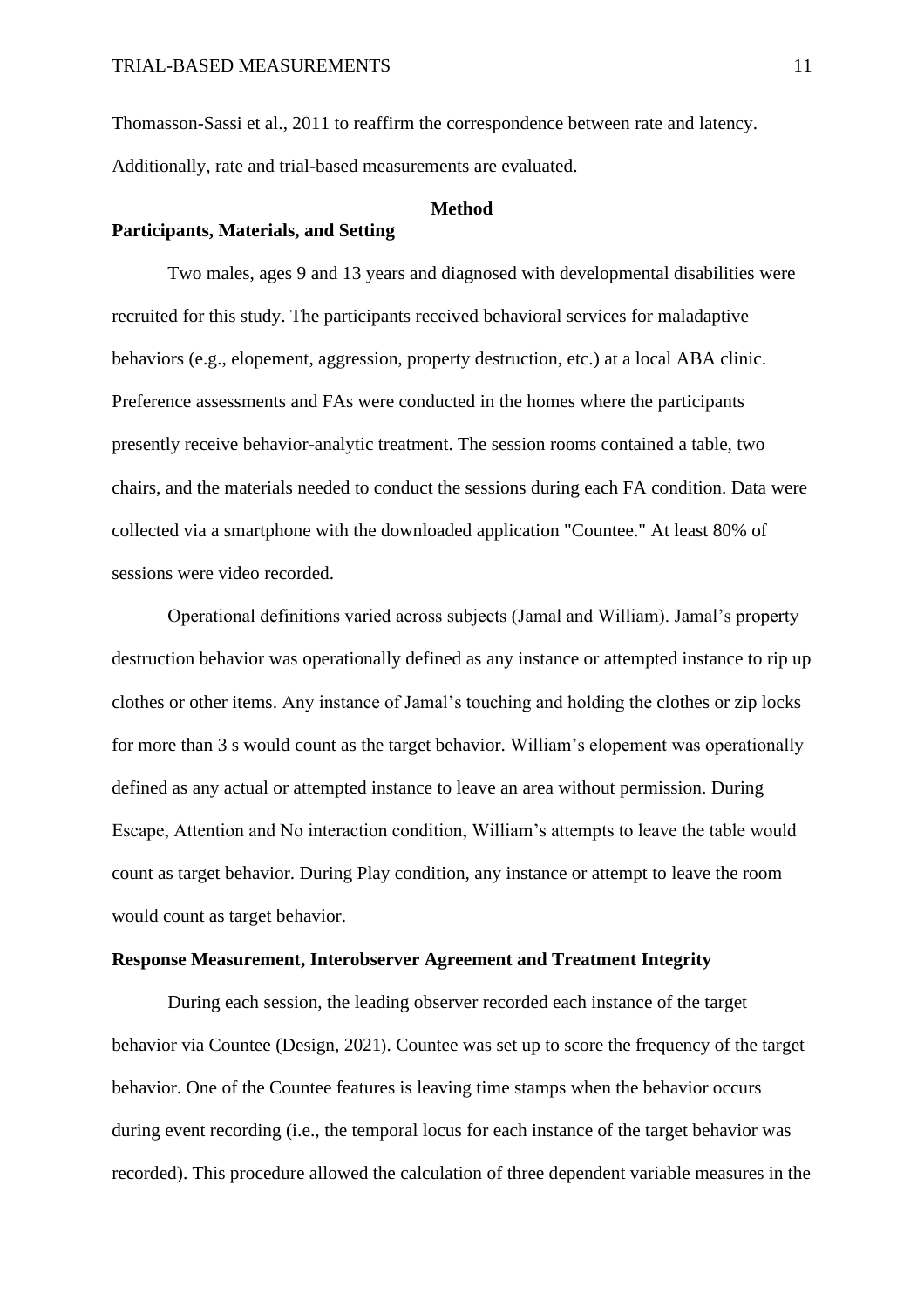present study: the rate and latency of the target behavior and the percentage of sessions with target behavior (i.e., trial-based measurement). The outcomes of the three different measures were graphed separately using line graphs for rate and latency and a bar graph for trial-based measurement. Trial-based measurements and response latency were each compared with response rate (which is the best measure of strength).

Rate (i.e., responses per min) was calculated by dividing the total number of responses by the session duration in minutes. For example, if problem behavior occurred five times during a 5-min session, one response per minute was recorded as the outcome for rate measurement. Interobserver agreement (IOA) for selected sessions was assessed using proportional agreement with 15-s intervals. During each 15-s interval, the smaller scored number of instances of the target behavior was divided by the larger number of instances recorded and multiplied by 100. Latency was measured by retrieving data from the *Countee* application. No response was recorded if the target behavior did not occur during the session. For trial-based measurements, latencies were recorded using a simple "YES" or "NO" measure in which latencies shorter than 120 s were scored as "YES" and latencies longer than 120 s were scored as "NO." The percentage of sessions with target responses that occurred within the first 2 min was calculated across all sessions within each condition.

To assess the reliability and treatment integrity of the independent variables, a second observer simultaneously but independently recorded Jamal's data and assessed via video recordings the researcher's implementation of the data collection methods for William. IOA and treatment integrity were calculated in 32% and 30% of randomly selected sessions for Jamal and William, respectively. IOA was 72% and 87.5% for Jamal and William, respectively. Treatment Integrity data indicated mean treatment integrity at 88% for Jamal and 100% for William across sessions where treatment integrity checks were conducted. **Procedure**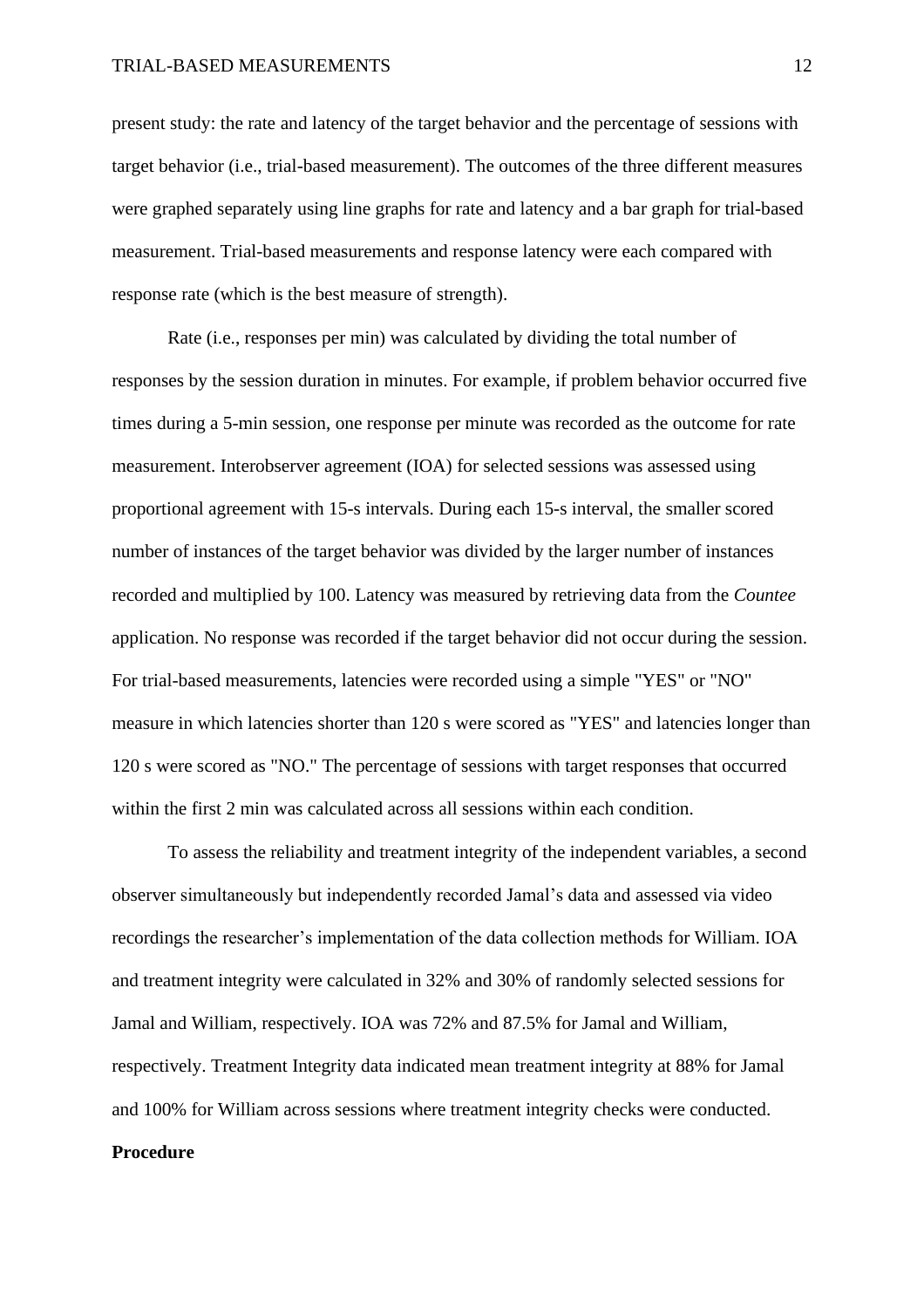### *Preference Assessment*

A multiple-stimulus-without-replacement preference assessment (MSWO; DeLeon & Iwata, 1996) was conducted. The preference assessment procedures targeted identifying preferred items to include during the FA. Prior to each assessment, the researcher provided the subject with 30 s of access to each stimulus. During the MSWO preference assessments, items were arranged in an array in front of the participant. The participants were instructed to select one item. After the item was chosen, the participant was allowed to play with the item for 15-20 s and the remaining items were removed. The chosen item was then removed, and the remaining items were rearranged in a different order and represented. The procedure was repeated until all items were selected or the participant did not make a selection. The preference hierarchy was calculated by dividing the number of choices for each item by the number of opportunities (i.e., presentations of each stimulus).

### *Functional Analysis*

A minimum of 3 series of conditions were conducted during the FA described by Iwata et al. (1982) until the target behavior's function is identified via the multielement design. The decision to complete the FA was based on rate graph outcomes or after 10 trials of each condition. The sessions lasted 5 min each. The conditions included in the FA (e.g., Attention, Escape, No Interaction, or Tangible) were selected based on the hypothesized functions of behavior identified via caregiver reports. The play condition served as the control condition.

The participant's attempts to access items unrelated to the specific condition being conducted were blocked. The same experimenter conducted all FA sessions in the same room for William. The same experimenter conducted the specific condition sessions in the different rooms for Jamal. For example, play and demand conditions were conducted in the garage room, where the client spent most of his ABA sessions. No interaction and attention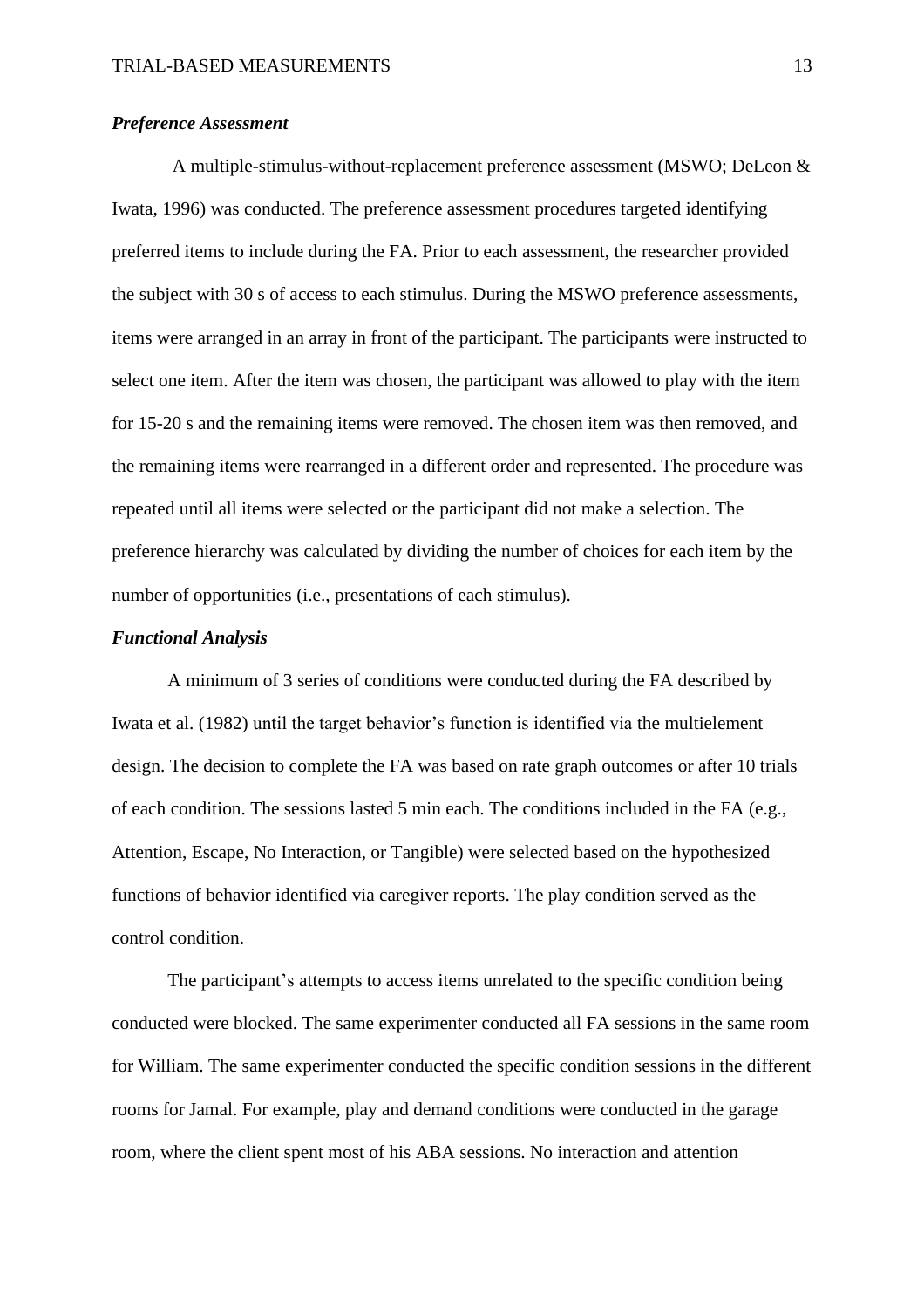conditions were conducted in the client's bedroom. At least 5 min breaks occurred between sessions. The correspondence between trial-based measurements and rates was evaluated by comparing the function of behavior concluded by each data collection method.

**Attention***.* A researcher was present in the room and diverted his attention from the participant. Free access to moderately preferred items (identified during preference assessment) was available to the participant. The experimenter said, "I have to do some work," and faced away from the subject. Contingent on the target behavior, the therapist provided reprimand (e.g., "Stop, don't do that") and provided physical contact in the form of blocking if needed for safety concerns. All other responses were ignored.

**Escape.** A therapist was present in the room. The participant was presented with tasks identified as challenging through indirect assessments (e.g., caregiver interview). No access to leisure materials was provided. During this condition, instructions were provided based on three-step prompting sequences (verbal, model, and physical) for several tasks. For example, if the subject did not respond within 5 s, the experimenter repeated the instruction and demonstrated the correct response. Immediately following displays of the target behavior, instructions were terminated for 30 s. Appropriate responses were confirmed that the task is correct such as "This is touching your nose."

**No interaction.** The participant was instructed to "wait" in the room without interactions. No attention was provided, and no demands were presented during this condition. A therapist was in the room at least 3 m away from the subject and not engaged with the client or hiding behind the door. Target behavior did not produce any consequences.

**Play.** The participant has been given continuous access to preferred stimuli with no instructional demands. The researcher noncontingently provided attention (e.g., delivering toys, vocal praise). The researcher engaged in any social iteration initiated by the participant. All target behavior was ignored.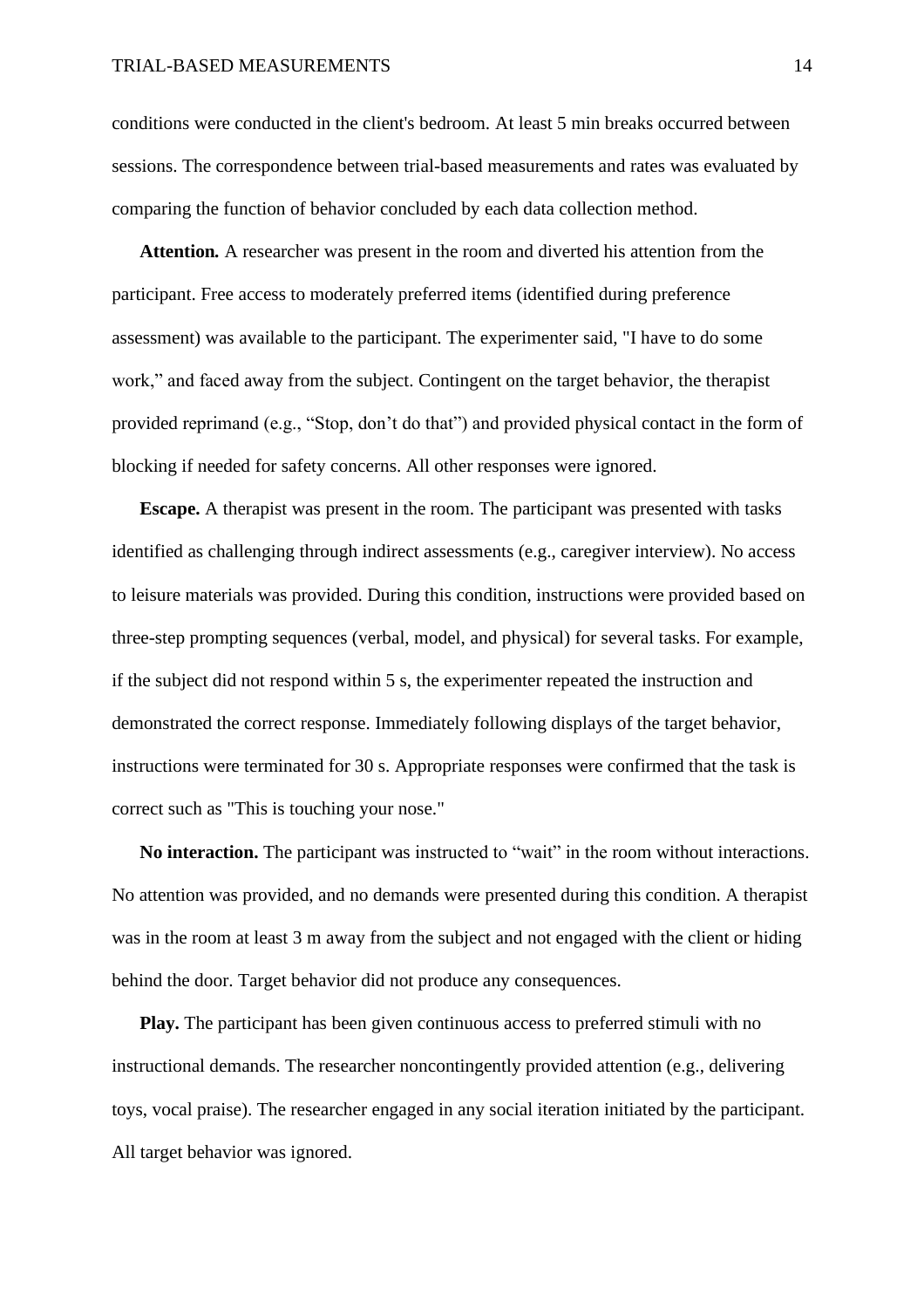#### **Results**

Preference assessment results for Jamal and William are displayed in Figure 1. Jamal's highest preferred items were bubbles and playdoh. His moderately preferred toy was a squishy ball. Jamal's least preferred item were puzzles. William's highest preferred item was iPad. His moderately and least preferred items were chips and toys with sounds and lights, respectively.

Figure 2 shows data for three measurement procedures across conditions for Jamal. The top panel of the figure displays the target responses per minute (rate). A visual analysis of the rate graph indicates that the behavior is potentially automatically maintained. Accordingly, the middle panel of the figure shows that the latency to problem behavior was shorter in the no interaction condition compared to other conditions. The bottom panel of the figure shows that the participant engaged in more problem behavior during the no interaction condition sessions (57% of trials) than other conditions (attention: 29%, escape: 0%, and play: 14% of trials) during the FA.

Figure 3 shows data for three measurement procedures across conditions for William. The top panel of the figure displays the target responses per minute (rate). A visual analysis of the rate graph indicates that the behavior is potentially attention maintained. However, the middle panel of the figure does not show clear differentiation between condition's outcomes, the latency to problem behavior which occurred during all trials was shorter in the attention condition compared to other conditions. The bottom panel of the figure shows that the participant engaged in more problem behavior during the attention condition sessions (100% of trials) than other conditions (no interaction: 67%, escape: 67%, and play: 67% of trials) during the FA.

### **Discussion**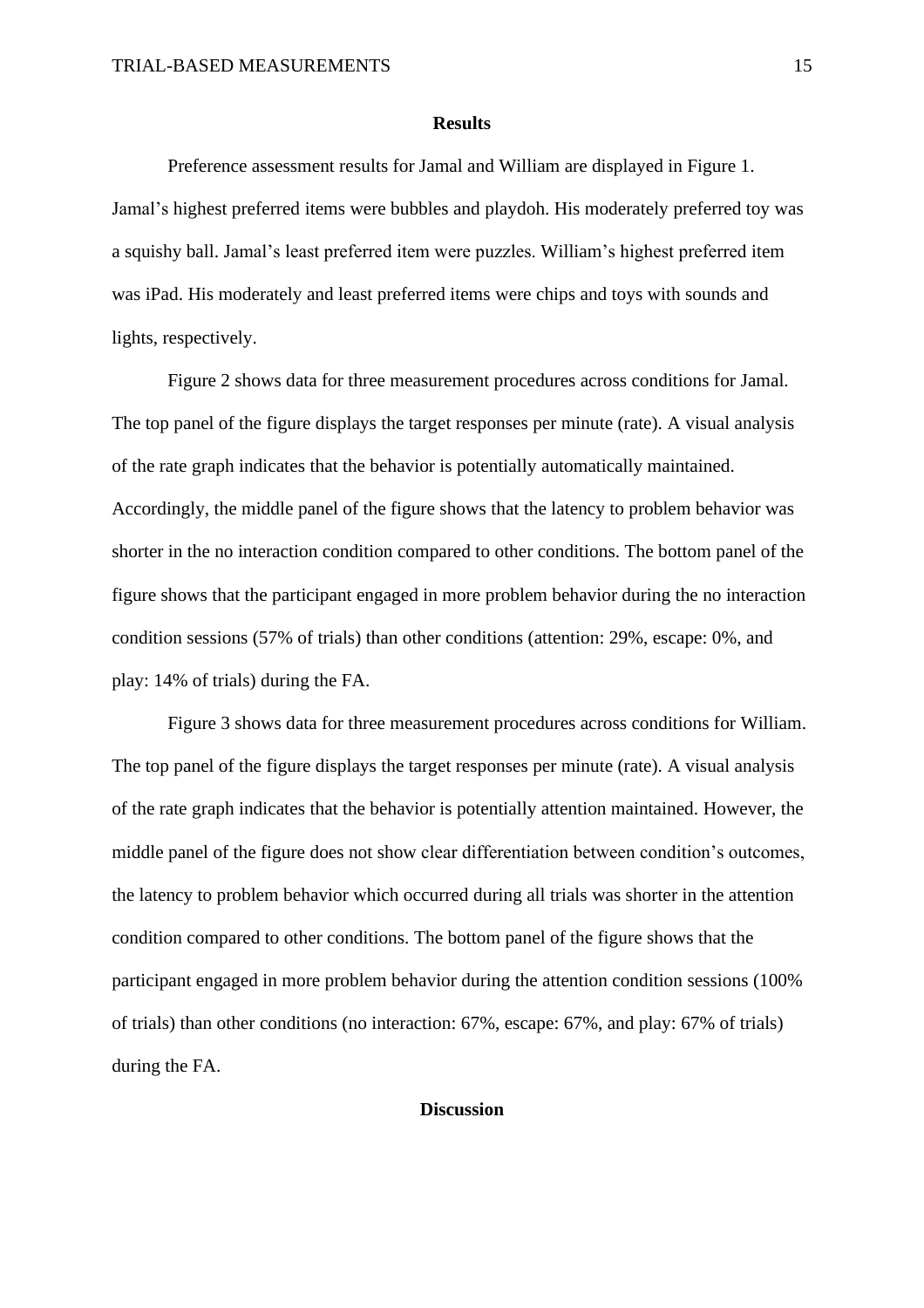Although the rate and latency graphs provide more information, the trial-based graph clearly shows the behavior has the same function as indicated by the other two graphs. For example, the rate and latency graphs have information such as level, trend, and variability. However, the bar graph of trial-based measurements is more user-friendly in terms of reading it by caregivers and teachers.

The key difference between previous studies (Bloom et al., 2011; Sigafoos & Saggers, 1995) is that the authors conducted individual FAs and compared the corresponding results between TBFA and standard FA. However, the current study compared rate and trial-based measurements retrospectively when both rate and latency data were already available based on conducting a single FA. This methodology allowed a direct comparison of measurement procedures within and across participants. The conclusion about function based on the trialbased graph is similar to the rate graph for each subject. Thus, the trial-based data can arguably suffice as the only determination of function. Also, we found that is the case for both subjects in the study.

During FA with Jamal, different rooms were used for FA conditions, such as garage for Play and Escape condition. Client's bedroom was used once during No Interaction condition in order to prevent accidental attention provided by parents or siblings during the session. Also, Escape and few Play conditions were run by subject's current registered behavior technician (RBT) in order to increase naturalistic environment.

It is essential to note some potential limitations of current research, however. For example, the rate and latency graphs provide more information than the trial-based graphs, such as the hierarchy of the potential functions of behavior (which might be necessary if there are multiple functions of behavior). There is also the potential for an over/underestimation of behavior because the trial-based measures are less sensitive than rate and latency measures. For example, William's data show that behavior occurs at the rate of approximately 4 times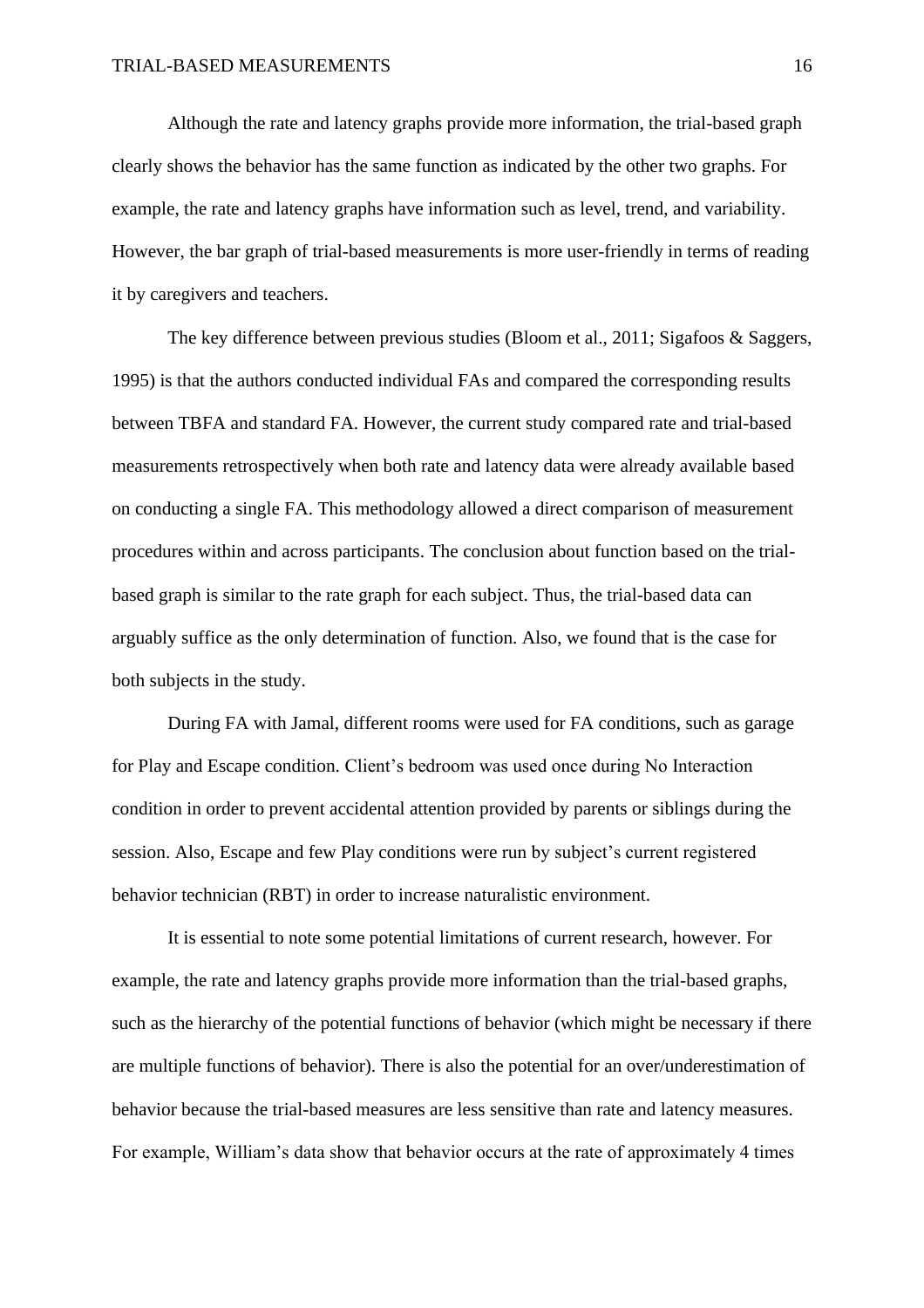#### TRIAL-BASED MEASUREMENTS 17

per minute based on the rate graph. However, there is no way to determine how many times behavior occurred in the trial-based graph. Therefore, you could have 100% of trials with problem behavior, but it might be occurring at high or low frequency. Another potential limitation of the present study is that the study was conducted in the participant's homes. Inhome settings are less controlled, so there is a greater tendency for behavior to be affected by extraneous variables. Therefore, treatment integrity can potentially be compromised.

Although the trial-based measures provide less information about behavior, collecting trial-based data might be easier to train teachers or caregivers to implement. Therefore, because the results of the trial-based measure align with the rate measure, trial-based measures could be preferable to use in home settings. Also, trial-based measures involve less observer burden than rate or latency measurements, meaning they are more practical for non-BCBAs to conduct and analyze, making it possible to move to intervention sooner. Also, although home settings can be less well-controlled, they are more externally valid. Therefore, although the rate measure is the gold standard for FAs, the trial-based measure could be a reasonable substitution for the home setting, meaning we are less reliant on descriptive measures typically used in the home or school settings to hypothesize the function of behavior.

One direction of future studies could include comparing the social validity of measurement methods by different constituents (e.g., parents, teachers) across different settings (e.g., home, school). This is important because more socially acceptable methods are more likely to be used. If trial-based measures are an appropriate substitute for rate measures, more valid interventions are likely to follow (as opposed to interventions resulting from more commonly used descriptive measures). This will hopefully lead to better treatment outcomes for our clients.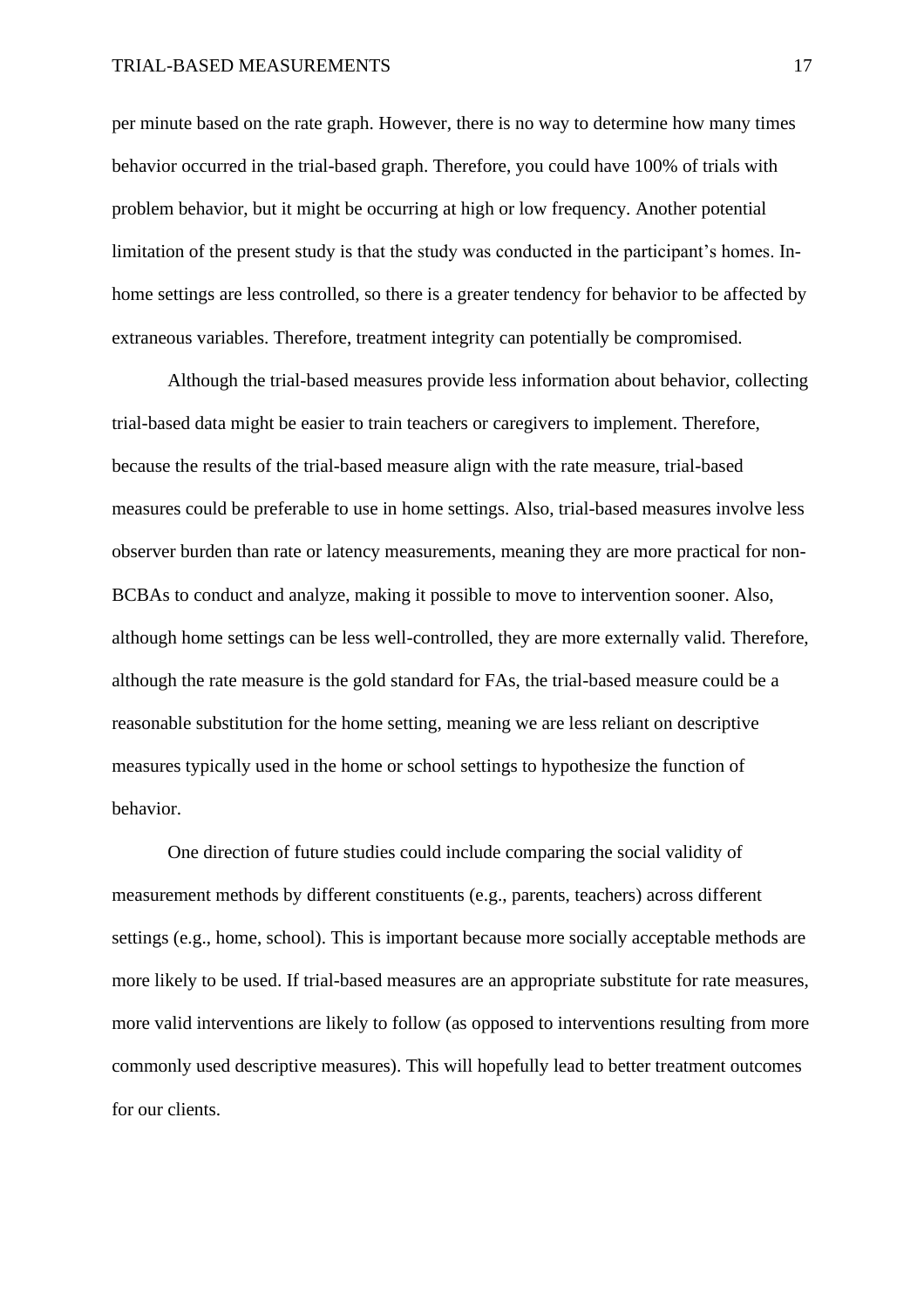#### **References**

- Bloom, S. E., Iwata, B. A., Fritz, J. N., Roscoe, E. M., & Carreau, A. B. (2011). Classroom application of a trial-based functional analysis. *Journal of Applied Behavior Analysis, 44*(1), 19-31. https://doi.org/10.1901/jaba.2011.44-19
- Cooper, J. O., Heron, T. E., & Heward, W. L. (2007). *Applied behavior analysis* (2nd ed.). Pearson Education.
- Curtis, Kaitlin S., "A comparison of traditional, trial-based, and synthesized contingency trial-based functional analyses" (2017). *MSU Graduate Theses*. 3214. https://bearworks.missouristate.edu/theses/3214
- Dayton, Elizabeth, "Latency as a dependent variable in trial-based functional analysis." (2011). *All Graduate Theses and Dissertations*. 1079. [https://digitalcommons.usu.edu/etd/1079.](https://digitalcommons.usu.edu/etd/1079)
- DeLeon, I. G., & Iwata, B. A. (1996). Evaluation of a multiple‐stimulus presentation format for assessing reinforcer preferences. *Journal of Applied Behavior Analysis*,  *29*(4), 519-533.<https://doi.org/10.1901/jaba.1996.29-519>
- Design, K., 2021. Countee Data collection system. [online] Counteeapp.com. Available at: <https://www.counteeapp.com/> [Accessed 18 October 2021].
- Fiske, K., & Delmolino, L. (2012). Use of discontinuous methods of data collection in behavioral intervention: guidelines for practitioners. *Behavior Analysis in Practice*, *5*(2), 77–81.<https://doi.org/10.1007/BF03391826>
- Hanley G. P. (2012). Functional assessment of problem behavior: dispelling myths, overcoming implementation obstacles, and developing new lore. *Behavior Analysis in Practice*, *5*, 54–72.<https://doi.org/10.1007/BF03391818>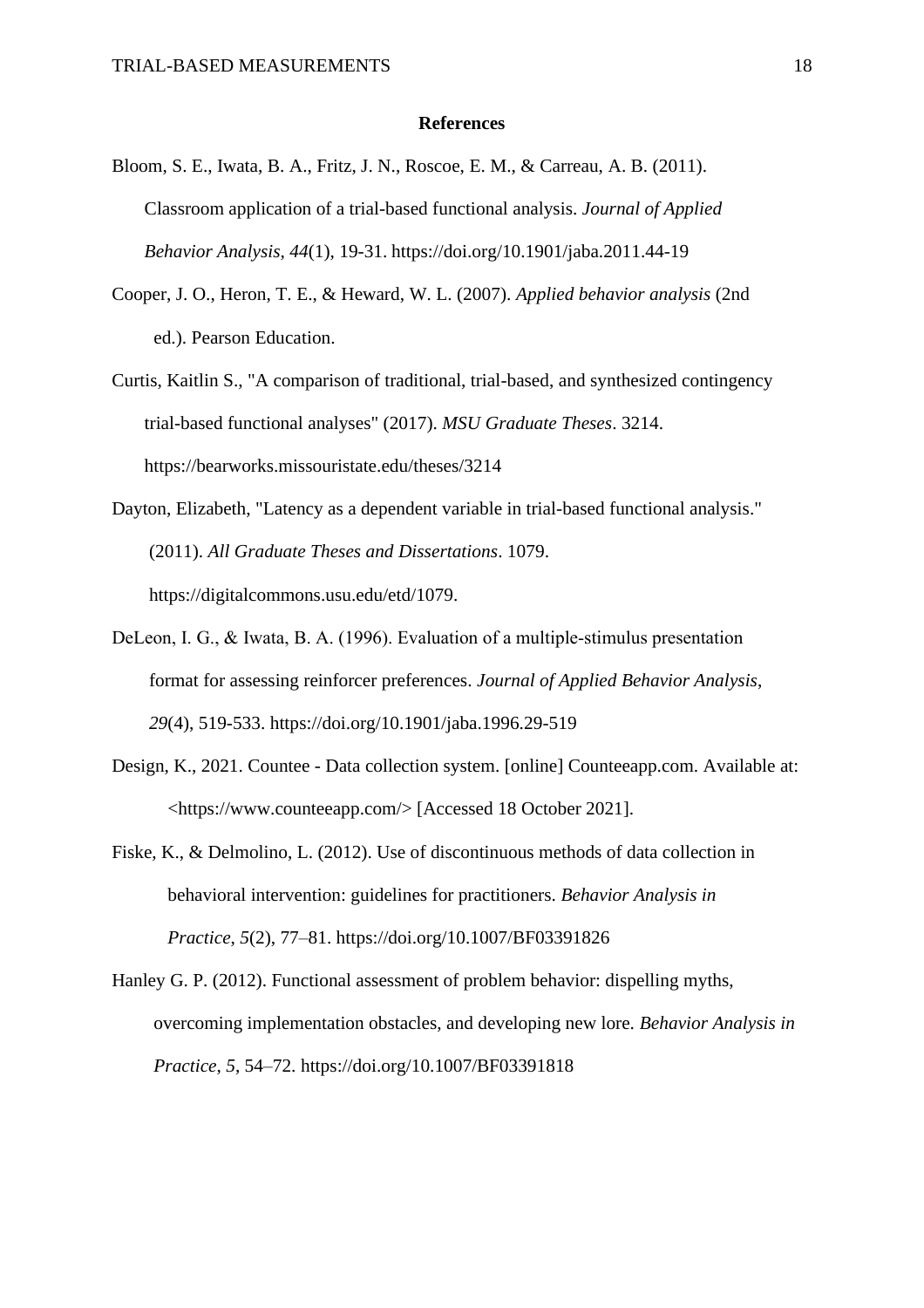- Hanley, G. P., Iwata, B. A., & McCord, B. E. (2003). Functional analysis of problem behavior: A review. *Journal of Applied Behavior Analysis*, *36*(2), 147-185. https://doi.org/10.1901/jaba.2003.36-147
- Iwata, B. A., Dorsey, M. F., Slifer, K. J., Bauman, K. E., & Richman, G. S. (1994). Toward a functional analysis of self-injury. *Journal of Applied Behavior Analysis*, *27*, 197-209. Reprinted from *Analysis and Intervention in Developmental Disabilities*, 1982, 2, 3-20. https://doi.org/10.1901/jaba.1994.27-197
- Iwata, B. A., & Dozier, C. L. (2008). Clinical application of functional analysis methodology. *Behavior Analysis in Practice*, *1*, 3–9. https://doi.org/10.1007/BF03391714
- Johnston, J.M., Pennypacker, H.S., & Green, G. (2008). *Strategies and Tactics of Behavioral Research* (3rd ed.). Routledge. https://doi.org/10.4324/9780203837900
- Killeen, Peter & Hall, Scott. (2001). The principal components of response strength. *Journal of the Experimental Analysis of Behavior. 75*. https://doi.org/10.1901/jeab.2001.75-111
- Kubina R. M., Jr (2005). The relations among fluency, rate building, and practice: A response to Doughty, Chase, and O'Shields (2004). *The Behavior Analyst*, *28*(1), 73–76. https://doi.org/10.1007/BF03392105
- LeBlanc, L. A., Raetz, P. B., Sellers, T. P., & Carr, J. E. (2015). A proposed model for selecting measurement procedures for the assessment and treatment of problem behavior. *Behavior Analysis in Practice*, *9*(1), 77–83. <https://doi.org/10.1007/s40617-015-0063-2>
- Lerman, D. C., Dittlinger, L. H., Fentress, G., & Lanagan, T. (2011). A comparison of methods for collecting data on performance during discrete trial teaching. *Behavior Analysis in Practice*, *4*(1), 53–62. https://doi.org/10.1007/BF03391775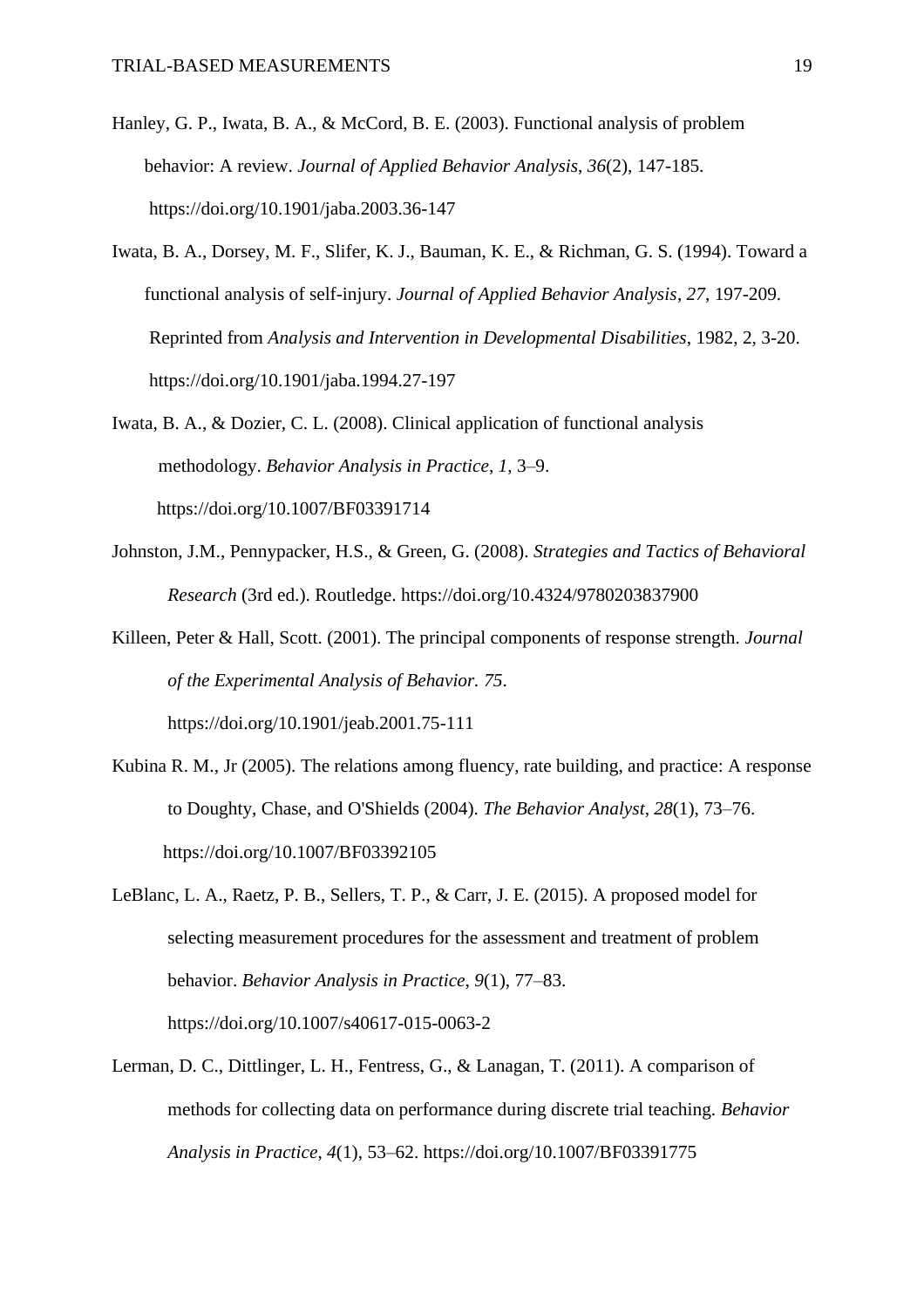- Lovitt, T. C. (1968). Operant conditioning techniques for children with learning disabilities. *The Journal of Special Education*, *2*(3), 283-289. <https://doi.org/10.1177/002246696800200306>
- Piazza, C. C., & Fisher, W. (1991). A faded bedtime with response cost protocol for treatment of multiple sleep problems in children. *Journal of Applied Behavior Analysis*, *24*, 129–140. https://doi.org/10.1901/jaba.1991.24-129
- Sigafoos, J., & Saggers, E. (1995) A discrete-trial approach to the functional analysis of aggressive behaviour in two boys with autism, *Australia and New Zealand Journal of Developmental Disabilities, 20*(4), 287-297. https://doi.org[/10.1080/07263869500035621](http://dx.doi.org/10.1080/07263869500035621)
- Skinner, B.F. (1966), What is the experimental analysis of behavior? *Journal of the Experimental Analysis of Behavior*, *9*: 213-218. <https://doi.org/10.1901/jeab.1966.9-213>
- Thomason-Sassi, J. L., Iwata, B. A., Neidert, P. L., & Roscoe, E. M. (2011). Response latency as an index of response strength during functional analyses of problem behaviors. *Journal of Applied Behavior Analysis, 44*(1)*,* 51–67. https://doi.org/10.1901/jaba.2011.44-51
- Zarcone, J., Iwata, B., Hughes, C., & Vollmer, T. (1993). Momentum versus extinction effects in the treatment of self‐injurious escape behavior. *Journal of Applied Behavior Analysis*, *26*(1), 135-136. https://doi.org/10.1901/jaba.1993.26-135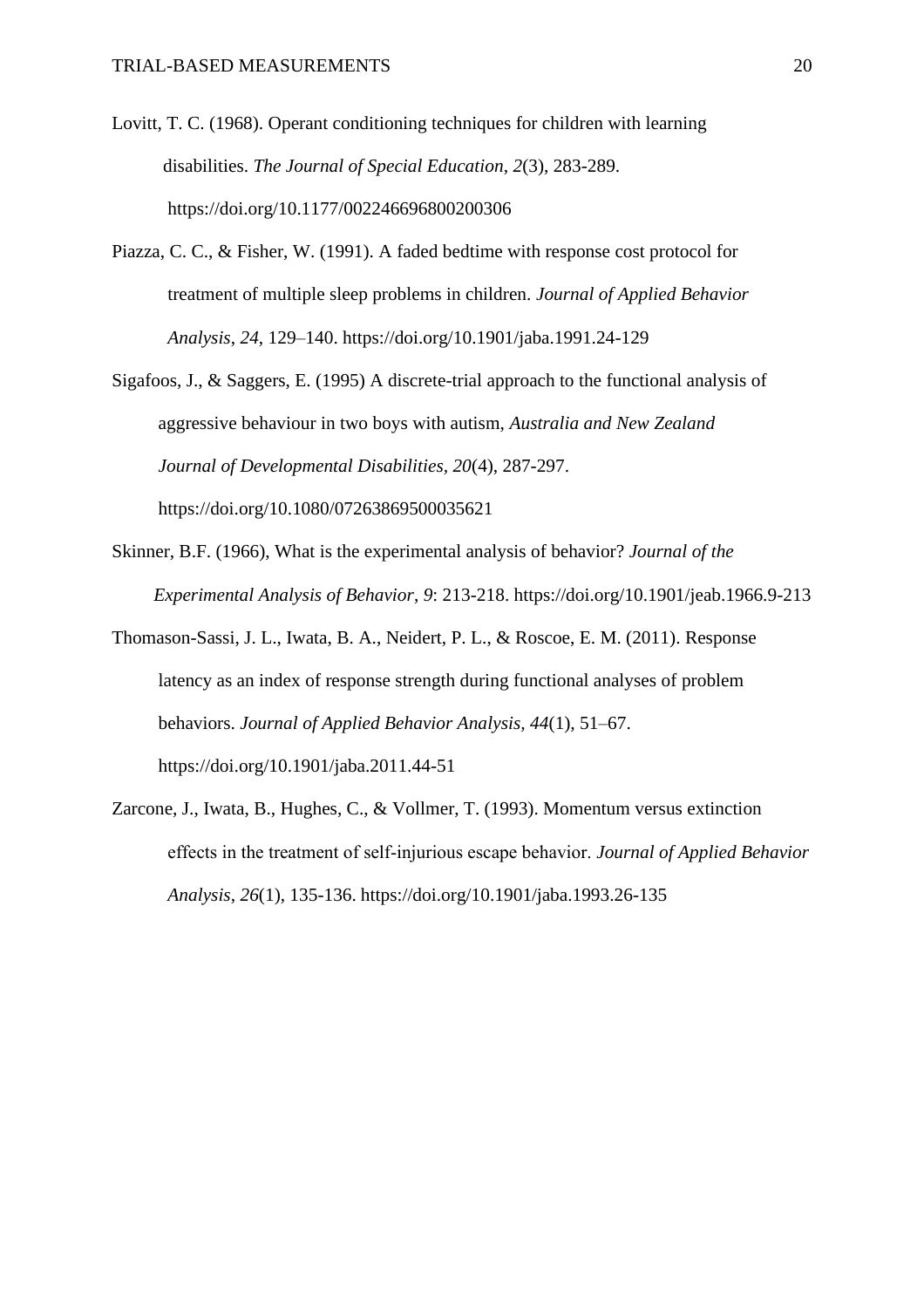# **Figure 1**

*Preference assessment results for Jamal (top) and William (bottom). Stimuli are listed in order of highest preferred to lowest preferred.*

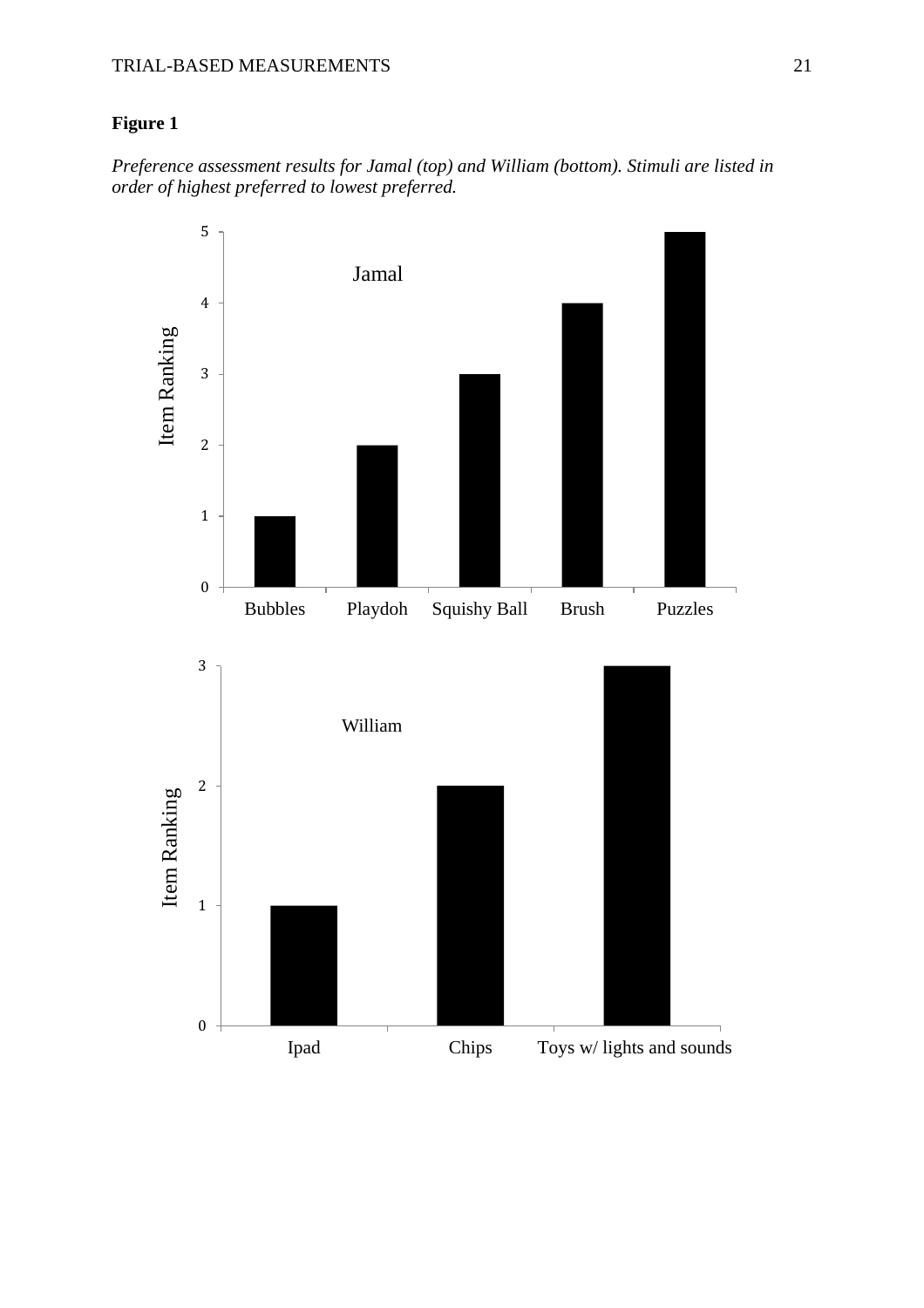## **Figure 2**



*Results of Measurements Across Evaluation Conditions for Jamal*

**Conditions**